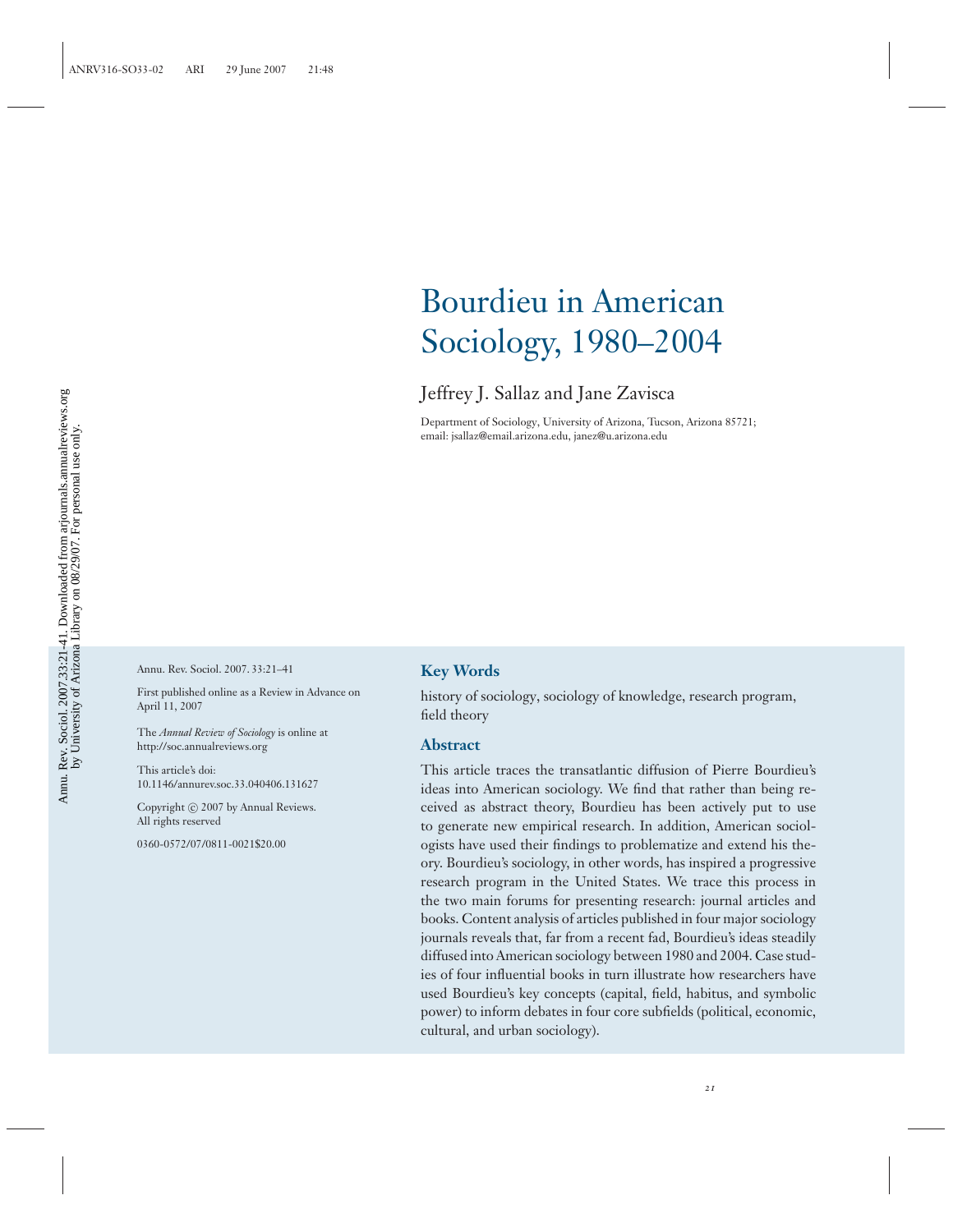*Texts such as mine, produced in a definite position in a definite state of the French intellectual or academic field, have little chance of being grasped without distortion or deformation in the American field.*

(Bourdieu 2000b, p. 241)

#### **INTRODUCTION**

The passing in 2002 of the French sociologist Pierre Bourdieu provides us pause to examine his influence on the practice of research in American sociology over the past three decades. From his position as Chair of Sociology at the Collège de France, Bourdieu became a global public intellectual, shaping scholarship internationally in a wide range of disciplines. It is often forgotten, however, that he first forged his unique scholastic vision through an engagement with American sociology. Schooled originally in philosophy, Bourdieu entered sociology as an autodidact, by reading American sociology while doing fieldwork in Algeria and as a visiting scholar at Princeton University. Bourdieu would later translate and publish major works of U.S. social science (including the first French editions of key works by Erving Goffman, whom he had befriended during his U.S. stay) in his own book series and journal. U.S. sociology was for him a means by which to break with the antiscientific bent of the French academic field (Calhoun 2003). However, Bourdieu (1990a, p. 5) was deeply critical of what he saw to be a "mediocre and empirical" strand within much sociology. In the United States, such dry empiricism resulted from disciplinary insularity, itself a historical product of the premature specialization of the various social and human sciences (Ross 1991, Gulbenkian Comm. Restruct. Soc. Sci. 1996).

Just as Bourdieu was highly reflexive about his use of American sociology, so too did the initial publication of Bourdieu's works in English stimulate debate within American sociology (e.g., DiMaggio 1979, Brubaker 1985, Calhoun et al. 1993, Alexander 1995). This early debate was organized around an overarching metaphor of Bourdieu as a producer of knowledge that American sociologists received and consumed. Typically, as the opening epigraph attests, the latter were found guilty of hermeneutical errors. Wacquant (1993), for example, blamed "recurrent misinterpretations" by American scholars on various factors, including unfamiliarity with the philosophical underpinnings of many of Bourdieu's concepts and a general frustration with his opaque writing style (see also Simeoni 2000; Swartz 1997, pp. 3–6; Lane 2000, p. 3).

We seek to spark a second wave of reflection, one that, in the spirit of Bourdieu, transcends the binary opposition of knowledge producers versus consumers. Indeed, Bourdieu (2000a [1997], p. 62) himself argued that his conceptual oeuvre is not to be treated as an "end in itself "; rather, we should "do something with [his concepts] ... bring them, as useful, perfectible instruments, into a practical use" (cf. Brubaker 1993, p. 217; Breiger 2000). To what extent, we ask, have actors in American sociology both used Bourdieu's ideas to advance key debates in the field and attempted to extend these ideas in turn? Has, in other words, Bourdieu's sociology constituted a progressive research program for sociological research in the United States (Lakatos 1978)?

To address these questions, we first provide a brief overview of Bourdieu's main concepts, the range of empirical topics to which they were applied over his career, and common critiques of his work. Second, we examine how Bourdieu's ideas have been put to use in research published in major American sociology journals since 1980, through a quantitative content analysis.<sup>1</sup> Third, we present case studies of four books that have explicitly applied Bourdieu's key concepts to a major

<sup>&</sup>lt;sup>1</sup>These data of course do not permit a thorough mapping of the American academic field in the Bourdieuian sense; that would require systematic study of the positions, trajectories, and dispositions of sociologists, as well as the relationship between academic and scientific capital in the field in which they operate (Bourdieu 1988 [1984]).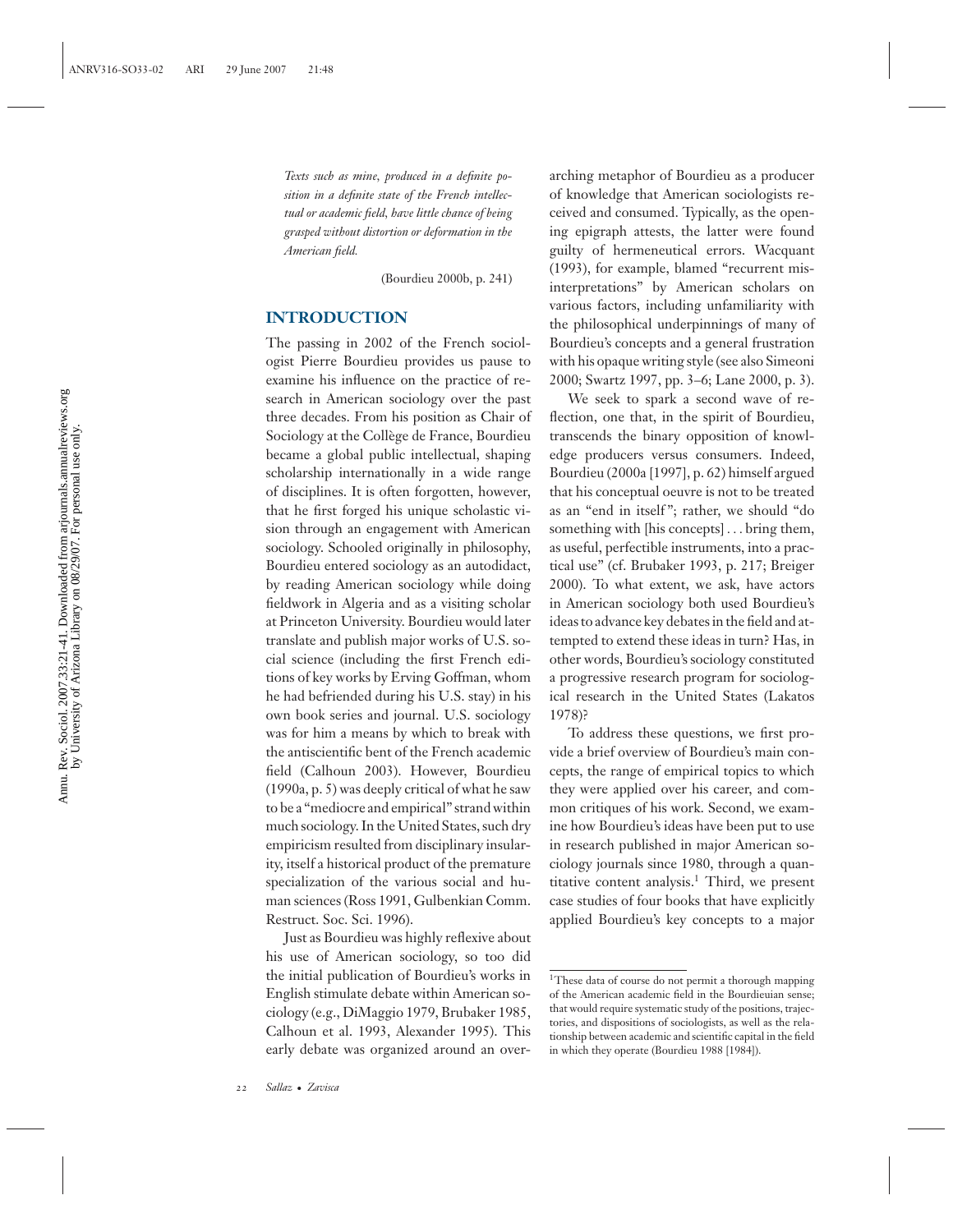substantive area of the discipline (the four we consider are economic sociology, political sociology, urban sociology, and the sociology of culture). In general we find that the recent upsurge of interest in Bourdieu's theory is neither fad nor homage, but rather the culmination of a long and steady diffusion of Bourdieu's ideas into American sociology. Not only are scholars increasingly likely to cite and acknowledge Bourdieu, but many are using their findings to problematize and push forward his research program. Bourdieu the outsider, we may say, has gradually acquired insider status.

### **OVERVIEW OF BOURDIEU'S SOCIOLOGY**

The son of a rural postman, Bourdieu would become the most prominent sociologist in France, and at the time of his death, a global public intellectual. This unusual trajectory sensitized him to both the power of social structures to reproduce themselves and the possibility for social change (Wacquant 2002). Following graduate work in philosophy, Bourdieu was drafted into the French army during the Algerian War for Independence of the late 1950s. There he conducted his first major study, on the Kabyle people's experience of colonization (Bourdieu 1962 [1958], 1979 [1977]).<sup>2</sup> The most important work to emerge from this study is *Outline of a Theory of Practice* (1977 [1972])—later revised and expanded in the book *The Logic of Practice* (1990b [1980])—in which he develops his theory of social structure and social action. Moving from philosophy through anthropology to sociology, Bourdieu continued to develop his conceptual system through sustained empirical research on a wide range of topics. Upon returning from Algeria, he first

turned his attention to the role of education in the reproduction of inequality in France (Bourdieu & Passeron 1977, Bourdieu 1988 [1984]). This interest in social inequality next led him to study cultural production and consumption (Bourdieu 1984 [1979], 1993, 1996 [1992]). In later work, Bourdieu developed his theory of the state through studies of language (1991 [1982]), elite schools (1998 [1989]), and housing markets (2005 [2000]).

Bourdieu's theoretical project bridges the deep philosophical divide between the structuralism of Lévi-Strauss and the existentialism of Jean-Paul Sartre. Structuralism establishes "objective regularities independent of individual consciousness and wills," privileging scientists' formal models of social relations over agents' commonsense understandings of the world (Bourdieu 1990b [1980], p. 26). Phenomenology, by contrast, equates agents' representations of the world with reality itself, without analyzing the conditions of possibility of subjective experience (Bourdieu 1990b [1980], p. 25). Neither perspective takes into account the scientist's own relationship to the social world and the attendant effects on the production of knowledge. The novelty of Bourdieu's theory lies in the synthesis of the objectivist and subjectivist epistemologies underpinning these two traditions. Social structures inculcate mental structures into individuals; these mental structures in turn reproduce or (under certain conditions) change social structures (Bourdieu 1988 [1984], p. 27; 1989, p. 15; 1991 [1982], pp. 135–36).

Furthermore, Bourdieu assembled a set of concepts to describe these processes: capital, field, habitus, and symbolic power. We briefly define each concept in turn. The various species of capital are resources that provide different forms of power. Economic capital consists of not just monetary income, but accumulated wealth and ownership of productive assets. To possess cultural capital is to demonstrate competence in some socially valued area of practice. Bourdieu speaks of three subspecies of cultural capital: an embodied disposition that expresses itself in tastes

<sup>2</sup>During this period, Bourdieu also conducted a parallel study of his childhood village in France. Most of this work has yet to appear in English, but some initial translations are available in a special issue of the journal *Ethnography* [Volume 5, Issue 4 (2004)].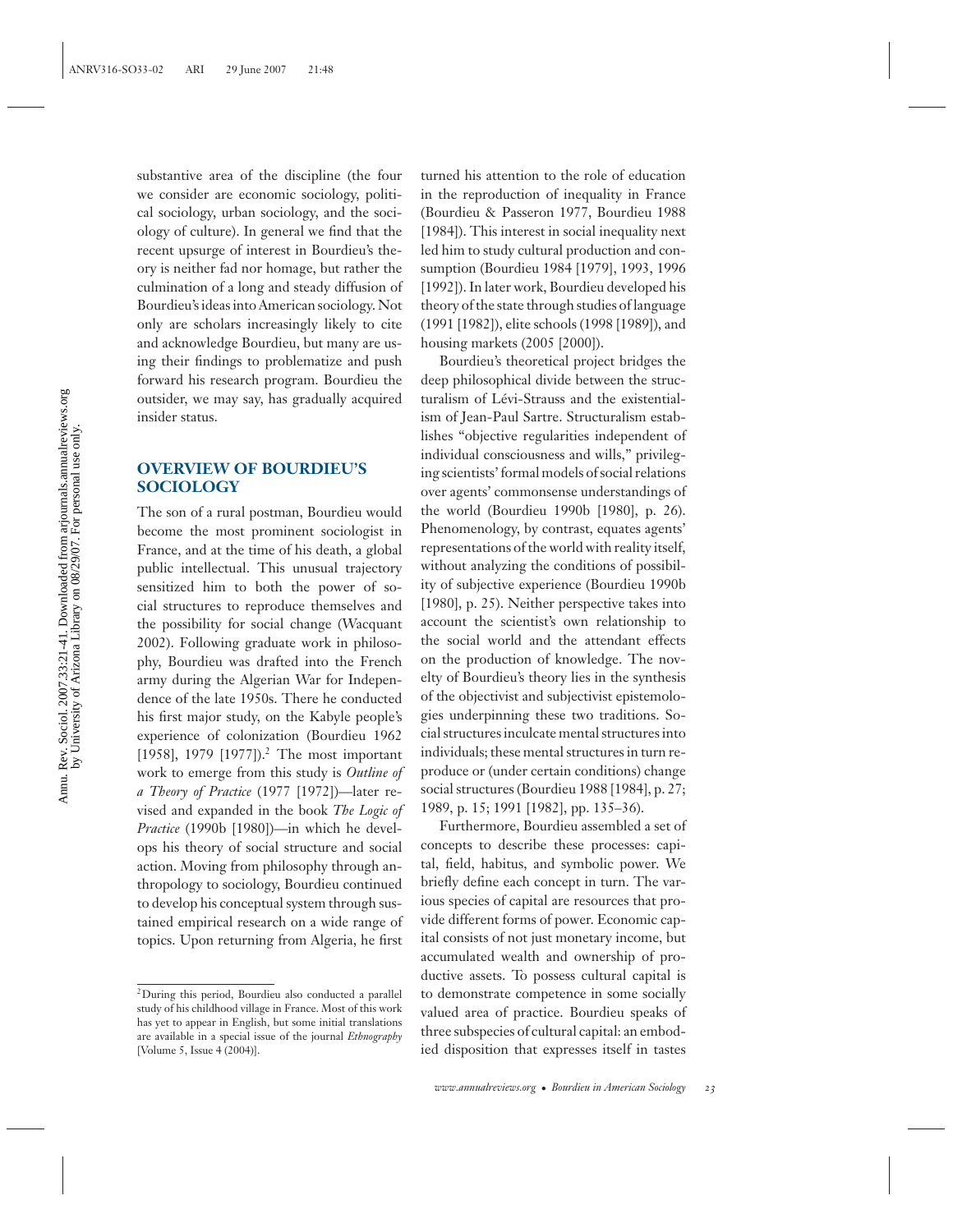*24 Sallaz* · *Zavisca*

and practices (an incorporated form), formal certification by educational institutions of skills and knowledge (an institutional form), and possession of esteemed cultural goods (an objectified form). Social capital consists of durable networks of relationships through which individuals can mobilize power and resources (Bourdieu & Wacquant 1992, p. 119). Any form of capital can serve as symbolic capital if people recognize its unequal distribution as legitimate (Bourdieu 1991 [1982], p. 118). In American sociology, the forms of cap-

ital are usually operationalized and analyzed as individual-level variables. Bourdieu (1984 [1979], pp. 105–6), however, was critical of variable-oriented analysis, in particular regression approaches that try to separate the effects of independent variables. Although people may vary in the overall volume and composition of the capitals that they possess (Bourdieu 1985, p. 231), it is insufficient to study social space as an aggregate of individuals and their capital holdings. This is because the power that capital provides depends on the structure of the field in which it is activated.

Field is a mesolevel concept denoting the local social world in which actors are embedded and toward which they orient their actions. In his review of field theory, Martin delineates three senses of the concept of field—a topological space of positions, a field of relational forces, and a battlefield of contestation. All three senses are present in Bourdieu's writings, but the sense of contest is most significant (Martin 2003, pp. 28–30), as exemplified by his frequent use of a game metaphor. Like a game, a field has rules for how to play, stakes or forms of value (i.e., capital), and strategies for playing the game. In the process of playing, participants become invested in and absorbed by the game itself (Bourdieu & Wacquant 1992, pp. 98-100).<sup>3</sup> Yet the most important game in any field is establishing the rules to define "the legitimate principles of the field" (Bourdieu 1991 [1982], p. 242). Bourdieu (1991 [1982], p. 167) considers this the most effective form of power, the capacity of dominant groups to impose "the definition of the social world that is best suited to their interests," which he calls symbolic power.

What are the different types of fields, and how are they related? We can identify fields by what is at stake within them: "In empirical work, it is one and the same thing to determine what the field is, where its limits lie ... and to determine what species of capital are active in it" (Bourdieu & Wacquant 1992, pp. 98–99; cf. Bourdieu 1989, pp. 132–33). The "fundamental species of capital" (economic, cultural, and social) tend to operate in all fields, whereas specialized forms exist that have value only within a particular field for example, scientific capital within the academic field (Bourdieu 1991 [1982], pp. 124– 25). The concept of field also provides entrée into Bourdieu's theory of history: Premodern societies did not have fields per se, as all action occurred in a single social space, whereas modern societies are characterized by a proliferation of fields. The relations among differentiated fields are governed by the modern state, characterized by Bourdieu as the possessor of a metacapital through which rules and hierarchies of value are established across fields. It is, in Bourdieu's (1989, p. 22) famous extension of Weber's formulation, the "holder of the monopoly of legitimate symbolic violence."

The metaphor of field is reminiscent of physics. However, "social science is not a social physics" because people, unlike particles, can change the principles that structure a field (Bourdieu & Wacquant 1992, pp. 101–2). To theorize the relationship between structure and agent, Bourdieu (1991 [1982], p. 53) introduces the concept of habitus, a system of "durable, transposable dispositions." Habitus is a slippery concept; we offer what we think to be its three essential characteristics. First, as

<sup>3</sup>For applications of the game metaphor in Bourdieu's sociology, see the analysis of the field of power as a "gaming space" in *The State Nobility* (Bourdieu 1998 [1989], pp. 264– 78) and the explication of the relationship between habitus and field as a "feel for the game" in *The Logic of Practice* (Bourdieu 1990b [1980], pp. 66–69).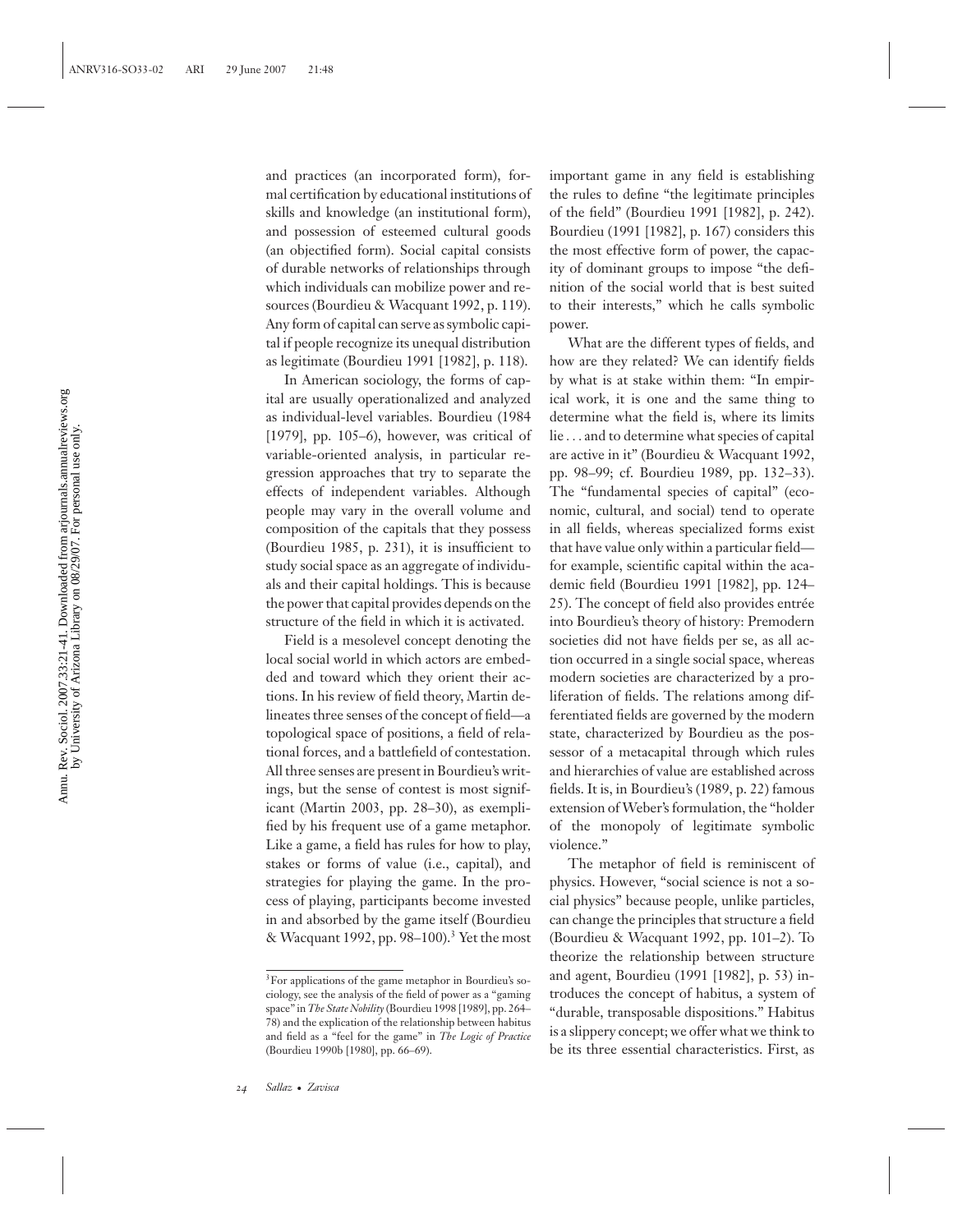a disposition, habitus is less a set of conscious strategies and preferences than an embodied sense of the world and one's place within it a tacit "feel for the game" (Bourdieu 1984 [1979], p. 114; Bourdieu & Wacquant 1992, pp. 128–35). Second, because it is internalized in individuals through early socialization in the family or primary group, habitus is durable (although never immutable). Third, habitus is transposable, in that people carry their dispositions with them as they enter new settings.

Bourdieu's work is frequently criticized on two grounds: for being too static and for being too specific to French society (e.g., Gartman 1991, Alexander 1995, Griswold 1998). According to the stasis critique, the interlocking concepts of field, capital, and habitus depict an airtight system in which structures produce individuals who in turn reproduce structures. Whereas Bourdieu did document a great deal of reproduction of inequality in his empirical work, he also argued that his theory can account for change. Mental structures and social structures rarely correspond perfectly. Under such circumstances, such as those observed by Bourdieu in revolutionary Algeria, a displacement of the habitus occurs: The everyday world is now problematic. This in turn may open "space for symbolic strategies aimed at exploiting the discrepancies between the nominal and the real" (Bourdieu 1984 [1979], p. 481). Even relatively stable fields can be destabilized by exposing the symbolic violence supporting existing power relations for Bourdieu, this is a central task of sociological inquiry.

What of the criticism that Bourdieu is too French? Early critiques of Bourdieu argued that he attempted to universalize the particularities of French society and that his empirical findings could not be generalized to America. However, scholars are increasingly adopting a relativist rather than substantivist view of his theory. Bourdieu himself did not expect that his empirical findings on France could be directly reproduced elsewhere; he merely identified underlying structures whose contents could differ crossnationally:

Those who dismiss my analyses on account of their "Frenchness" (every time I visit the United States, there is somebody to tell me that "in the mass culture of America, taste does not differentiate between class positions") fail to see that what is truly important in them is not so much the substantive results as the process through which they are obtained. "Theories" are research programs that call not for "theoretical debate" but for a practical utilization (Bourdieu & Wacquant 1992, p. 77).

### **BOURDIEU IN AMERICAN SOCIOLOGY JOURNALS**

To see precisely how Bourdieu's research program has been utilized practically in American sociology since 1980, we indexed its influence on empirical research published in major journals. We compiled a database of all articles published between 1980 and 2004 in four sociology journals with consistently high impact on the field (according to the Social Science Citation Index). These were the *American Journal of Sociology*, the *American Sociological Review*, *Social Forces*, and *Social Problems*. It is possible that this selection of journals understates Bourdieu's influence, as his work may have entered American sociology via less mainstream journals (although a preliminary analysis yields little evidence of such a trend).<sup>4</sup> By concentrating on general journals in the

<sup>4</sup>This is certainly true of *Theory and Society*, to which Bourdieu was a frequent contributor. As early as 1980– 1984, approximately 11% of articles in *Theory and Society* were citing Bourdieu. By 2000–2004, Bourdieu appeared in nearly one of every three articles in that journal. Conversely, we found scant reference to Bourdieu in two other journals that one might expect to have been early adopters. In *Qualitative Sociology*, only 3 out of 200 articles cited Bourdieu between 1983–1994. Citations have increased since then—with 5 articles (5%) from 1994–1999 and 8 articles (8%) from 2000–2004, a rate below that of the journals we analyze. Similarly, only 3 articles citing Bourdieu appeared in *Gender and Society* from 1987–1994, with 7 articles (4%) from 1995–1999, and 6 articles (3%) from 2000–2004.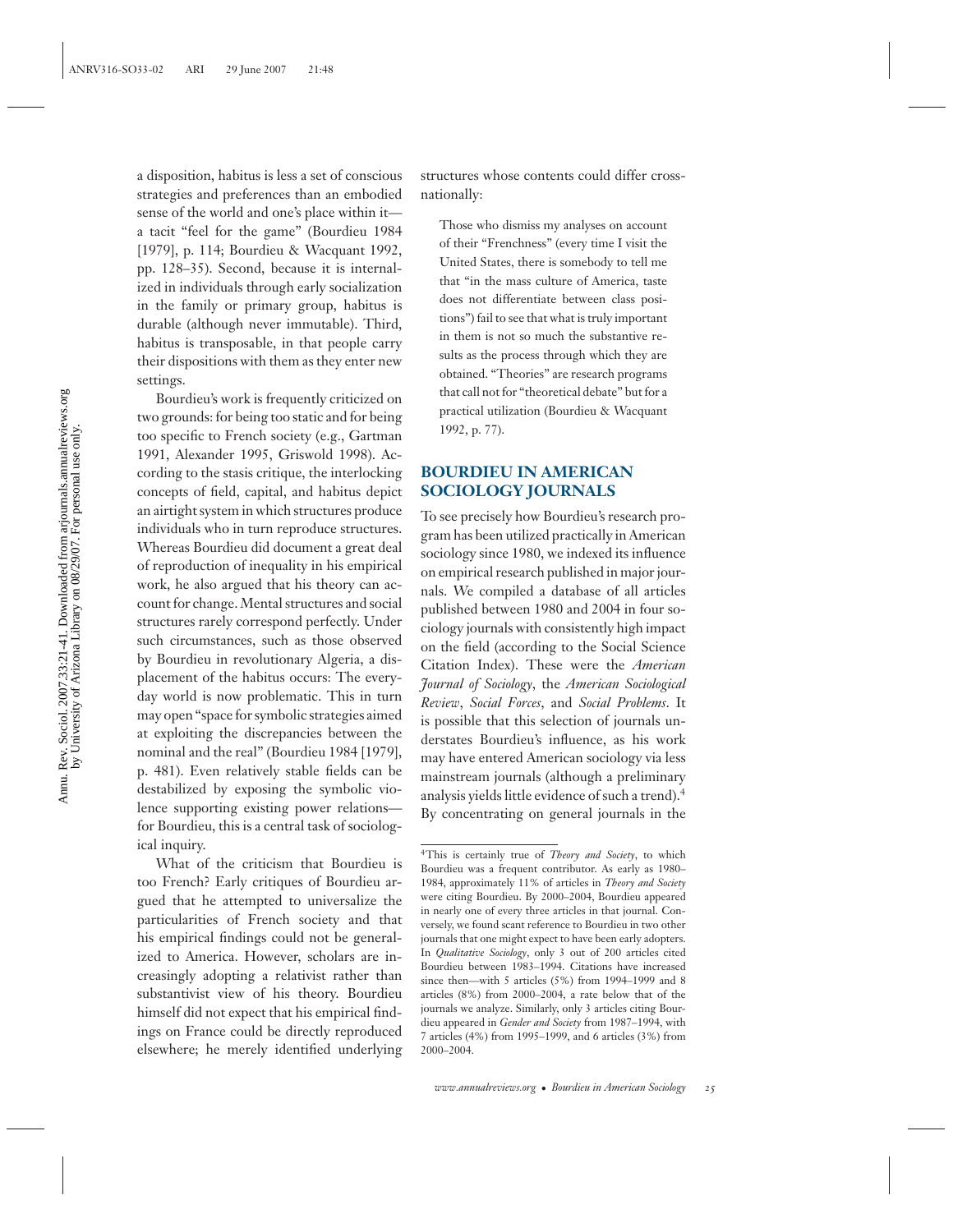discipline, we develop a barometer for Bourdieu's influence where it may be least expected, constituting a strong test of the mainstreaming of his theory.

From this database of 4040 articles, we extracted all that cited Bourdieu at least once, generating a total of 235 articles (5.8% of all articles published in the period).<sup>5</sup> We subsequently analyzed and coded them so as to track the following: the general diffusion of Bourdieu's ideas and concepts into the field over this time period and the level of engagement with Bourdieu by scholars, as well as trends in the main concepts used and specific works cited.

#### **Finding 1: Citations of Bourdieu Are Increasing**

**Figure 1** documents a marked increase during our 25-year study period in the percentage of articles in the top four sociology journals that cite at least one writing of Bourdieu (numbers given are totals per five-year period). Whereas only 2% of all articles did so in the 1980– 1984 period, 11% did so during the 2000– 2004 period.

**Figure 2** displays this growth in terms of the total number of articles citing Bourdieu in each journal during each five-year period. The number more than doubled from 1984 to 1994 (from 16 to 40) and then doubled again from 1995–2004 (from 40 to 80). **Figure 2** also illustrates trends across journals. Whereas during the first 15 years of the study period, the majority (69%) of Bourdieu-citing articles appeared in *American Journal of Sociology* or *American Sociological Review*, during the past 10 years the distribution across journals has equalized considerably. In sum, **Figures 1** and **2** demonstrate a steady diffusion of Bourdieu's writings into American sociology throughout the past 25 years.

### **Finding 2: Increasingly Comprehensive Citations**

All citations of course do not have equal significance. Having documented an increase in the total number and percentage of articles citing Bourdieu, we sought to discern precisely how Bourdieu's work was being put to use in these articles. To what extent has Bourdieu inspired a research program, in that sociologists draw on his work to formulate questions, design research, and interpret results? We classified each article according to a three-category schema to capture the degree to which the author engaged Bourdieu. At one extreme are what we call limited citations. These are articles that mention Bourdieu but briefly (typically only once, rarely in the text itself, and often in a string of related citations) and without any further elucidation of his theory or works. The following example, taken from the dataanalysis section of an *American Journal of Sociology* article by Giordano et al. (2002, p. 1028), qualifies as a limited citation:

As we indicated in the previous examination of the lives of three specific women, the ways in which the respondents are positioned structurally varies and is a foundation upon which any change efforts will be constructed. However, the respondent's comments above make clear that this involves perceptual as well as objective elements (Bourdieu 1977).

We label this article's engagement limited because, although stating that one respondent's comments can be interpreted as generally in line with Bourdieu's framework, the authors neither mention Bourdieu again nor deploy any of his concepts specifically in their research design. Of course, in labeling an article a limited citation, we are not evaluating the article's overall quality. These citations

<sup>&</sup>lt;sup>5</sup>Some of these articles were authored by scholars who might not be identified as American sociologists (e.g., economists, or sociologists based outside the United States). We nevertheless included them in the final sample insofar as articles published in these four journals are generally written for and read by scholars situated in the field of U.S. sociology.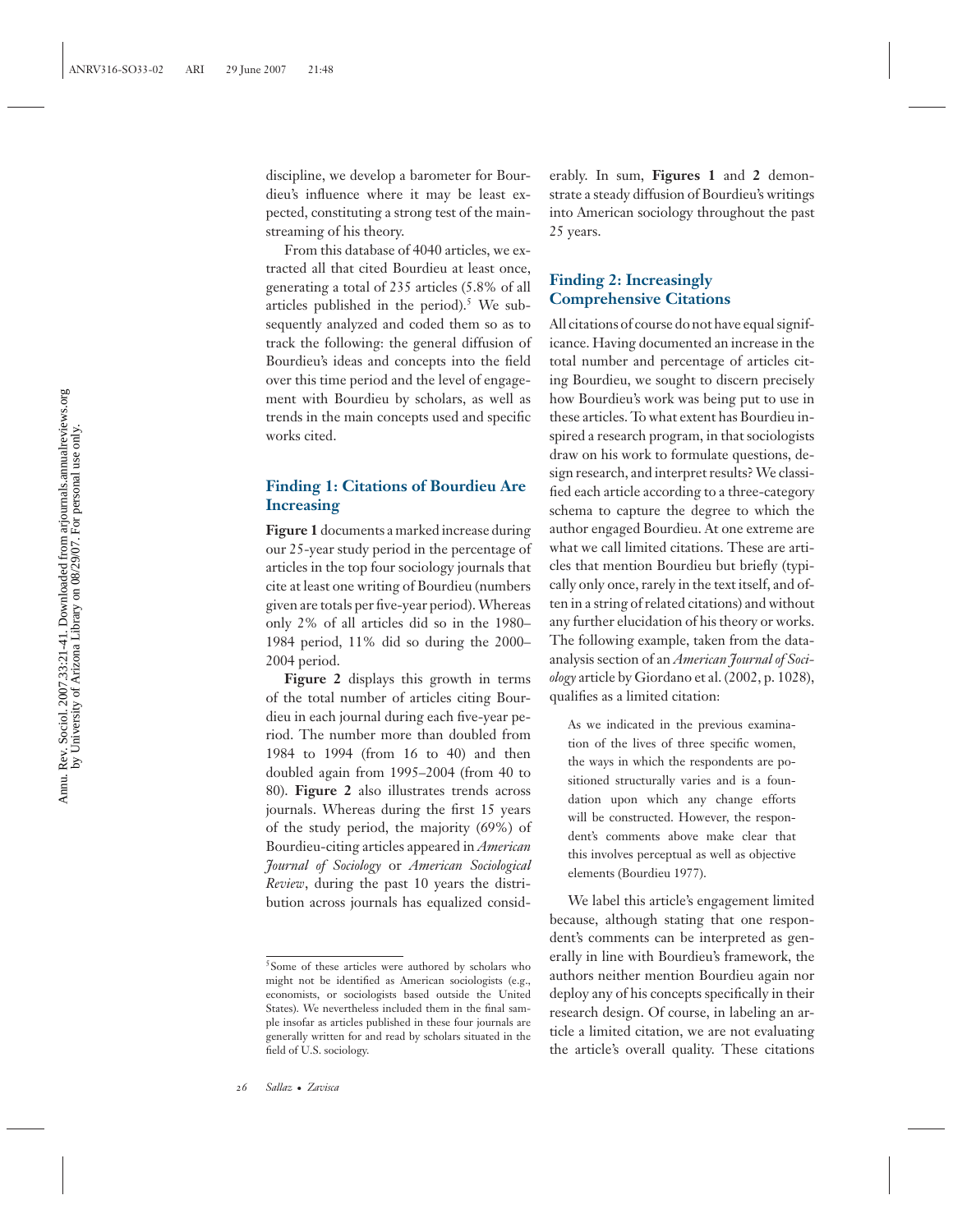signal awareness of the general significance of Bourdieu's research program, even if that program is not essential to the study's sociological contribution.

We label as an intermediate citation one that goes beyond a cursory reference, but stops short of a comprehensive engagement with Bourdieu's theory. An intermediate citation provides some discussion of specific writings, often engages Bourdieu at multiple points in the article, and may even structure a measure around one of his concepts. Consider Paxton's (1999) article "Is Social Capital Declining in the United States?", in which she develops several measures of social capital with which to test Putnam's "bowling alone" thesis. Although her results are striking in that they challenge conventional assumptions regarding the decline of trust and associations in America, what is important for our purposes is that one of her social capital measures is specifically derived from Bourdieu's conceptualization, a connection she dedicates several paragraphs to explaining.

We in turn label an article a comprehensive citation if it sustains a theoretical engagement with Bourdieu. Such articles derive their central research questions and/or hypotheses from his theory. Furthermore, they typically mention Bourdieu in the abstract and cite three or more of his works. A good example is the article "Forms of Capital and Social Structure in Cultural Fields: Examining Bourdieu's Social Topography" (Anheier et al. 1995). As signaled by both the title and the first sentence of the abstract—"This article tests one key assumption of Bourdieu's theory of culture fields"—this article is centered entirely on a prolonged dialogue with Bourdieu.

**Figure 3** presents our findings concerning the depth of citations. Overall we witness a fourfold increase in the raw number of articles with an intermediate or comprehensive engagement, from 7 in the initial period of our study (1980–1984) to 27 in the final period (2000–2004). The percentage of such articles, however, is decreasing, as limited citations proliferate. Whereas in the 1980–1994

period just over half of all citations were limited, by 1995–2004 approximately twothirds were. This increase in limited engagements does not necessarily mean that citing Bourdieu is a purely ceremonial act. It may in fact be a sign that at least some of Bourdieu's core concepts have become so taken for granted within the sociological lexicon that they may serve as building blocks for larger arguments and therefore their elaboration is no longer needed in the context of a journal article.

#### **Finding 3: Progression of Bourdieu's Research Program**

Having shown that Bourdieu is increasingly cited in American sociology journals, we next sought to discern whether these articles push back on Bourdieu by problematizing and/or developing his key concepts. We asked, in other words, whether Bourdieu's work has engendered a progressive research program in American sociology. As elaborated by Lakatos (1978), there are two types of research programs. A degenerative program is one in which troubling findings are assiduously avoided. In contrast, a research program is progressive to the extent that its core postulates and concepts are aggressively applied to new areas of empirical research, resulting in anomalies. These anomalies in turn represent challenges to which the researcher responds by extending the program through the refinement of core postulates or the specification of auxiliary ones.

We thus coded all 49 articles in our study that comprehensively engage Bourdieu according to whether they either use their empirical findings to extend Bourdieu's theory or use Bourdieu's theory to extend a subfield within sociology. Of these 49 articles, 25 (51%) explicitly attempt to extend Bourdieu's research program. A good example of this type of project is Erickson's (1996) article "Class, Culture and Connections." In it she applies Bourdieu's two-dimensional schema of social spaces (accounting for the distribution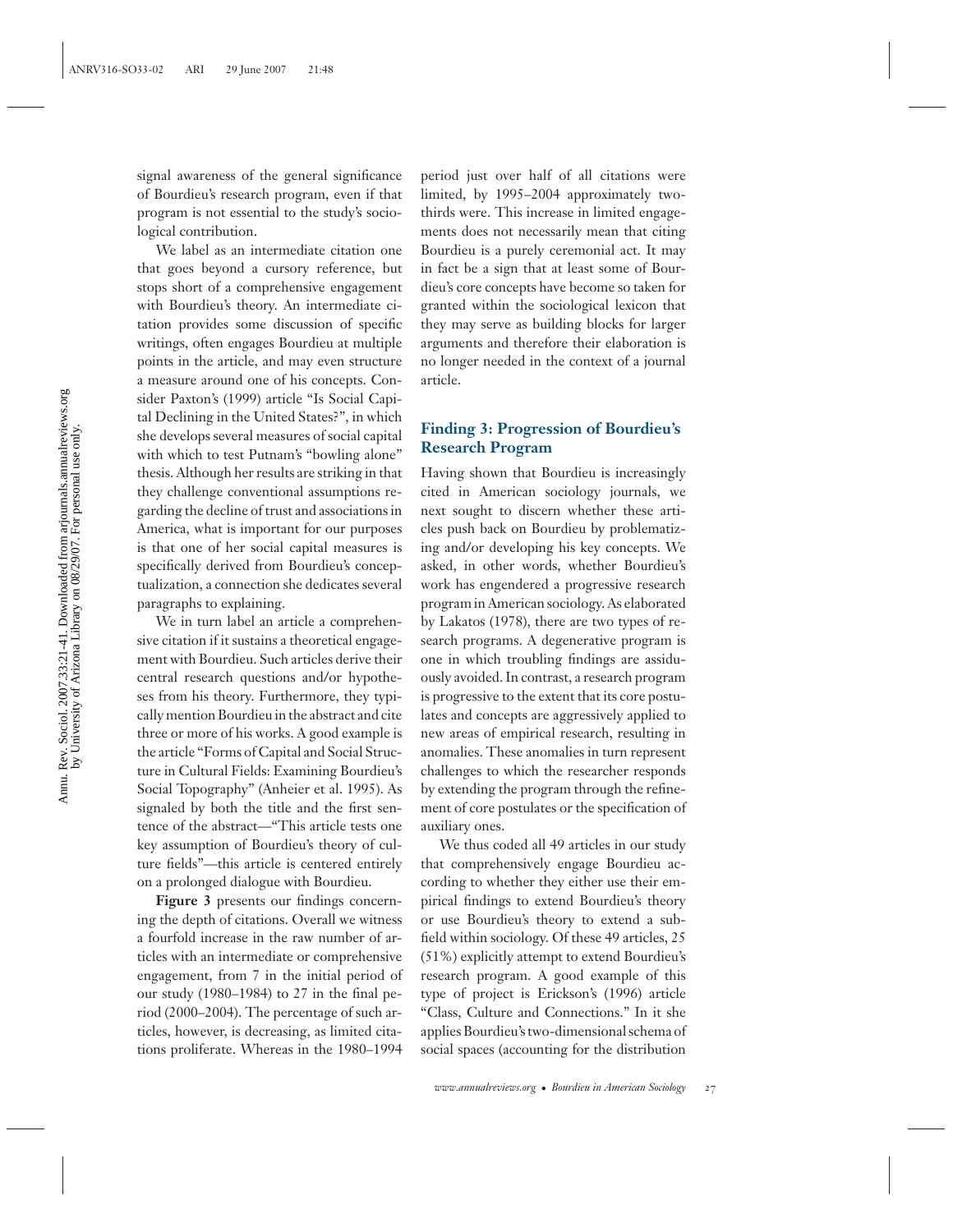|                          | 1980-1984       | 1985-1989 | 1990-1994      | 1995-1999 | 2000-2004 |
|--------------------------|-----------------|-----------|----------------|-----------|-----------|
| Key concept              |                 |           |                |           |           |
| Capital                  | 44 <sup>a</sup> | 45        | 55             | 40        | 32        |
| Field                    | $\Omega$        | 3         | 3              | 12        | 11        |
| Habitus                  | 13              | 14        | 15             |           | 8         |
| Symbolic power           | 6               |           | $\mathfrak{I}$ | 4         | Q         |
| None                     | 37              | 35        | 25             | 41        | 40        |
| Key capital <sup>b</sup> |                 |           |                |           |           |
| Cultural                 | 86              | 92        | 86             | 79        | 46        |
| Social                   | $\Omega$        | 8         |                | 18        | 42        |
| Other                    | 14              | $\Omega$  | 9              | 3         | 12        |

#### **Table 1 Bourdieu's key concepts used over time**

aPercentages based on our analysis of four American sociology journals (*American Journal of Sociology, American Sociological Review, Social Forces, and Social Problems*).

bKey capital is listed as a percentage of those articles for which capital is the key concept.

of economic and cultural capitals) to the organization of a private security industry. Contra Bourdieu's well-known findings reported in *Distinction* on the importance of high-culture knowledge, Erickson discovers that the breadth of one's cultural knowledge along with one's networks are responsible for intrafirm patterns of hierarchy. These results, she claims, allow us to expand and modify Bourdieu's theory, by specifying the different sorts of capital that might structure a field (Erickson 1996, p. 247).

The remaining 24 comprehensive articles (49%) use Bourdieu's ideas to engage and extend an existing research program in American sociology. Ron (2000), for instance, interviewed Israeli soldiers regarding the use of repression during actions against Palestinians. By putting to use Bourdieu's distinction between rules and practices, Ron's article advances political sociology's understanding of state violence.

#### **Finding 4: Capital (Especially Cultural) Dominates**

Our final set of questions concerns trends in the use of specific concepts and the citation of specific works. For each article in the database, we coded which, if any, of Bourdieu's

four primary concepts (capital, field, habitus, and symbolic power) was most central to the analysis. We also checked whether each article employed all these concepts relationally, as Bourdieu intended—only 9% did so, and nearly all of these engaged Bourdieu's ideas in some depth.

**Table 1** demonstrates that capital is and has been the most popular concept. Capital was cited by 45% of all articles in our analysis, and in each period it prevailed over the second most frequently cited concept by at least a three-to-one ratio. Capital's popularity among researchers, however, seems to have declined over the past ten years, dropping from a high of 55% of cites in the 1990–1994 period to just 32% in the 2000–2004 period. The same holds for habitus, which was the second most frequently used concept from 1980 to 1994, but whose use has since declined. The field concept, in contrast, has slowly worked its way into American sociology. Although it was cited only rarely in the first 15 years of our study, it now is cited in approximately 10% of articles.

Considering the importance of the capital concept to research published in U.S. sociology journals, we investigated further which species of capital was the primary focus of these articles. Overall, 74% of these articles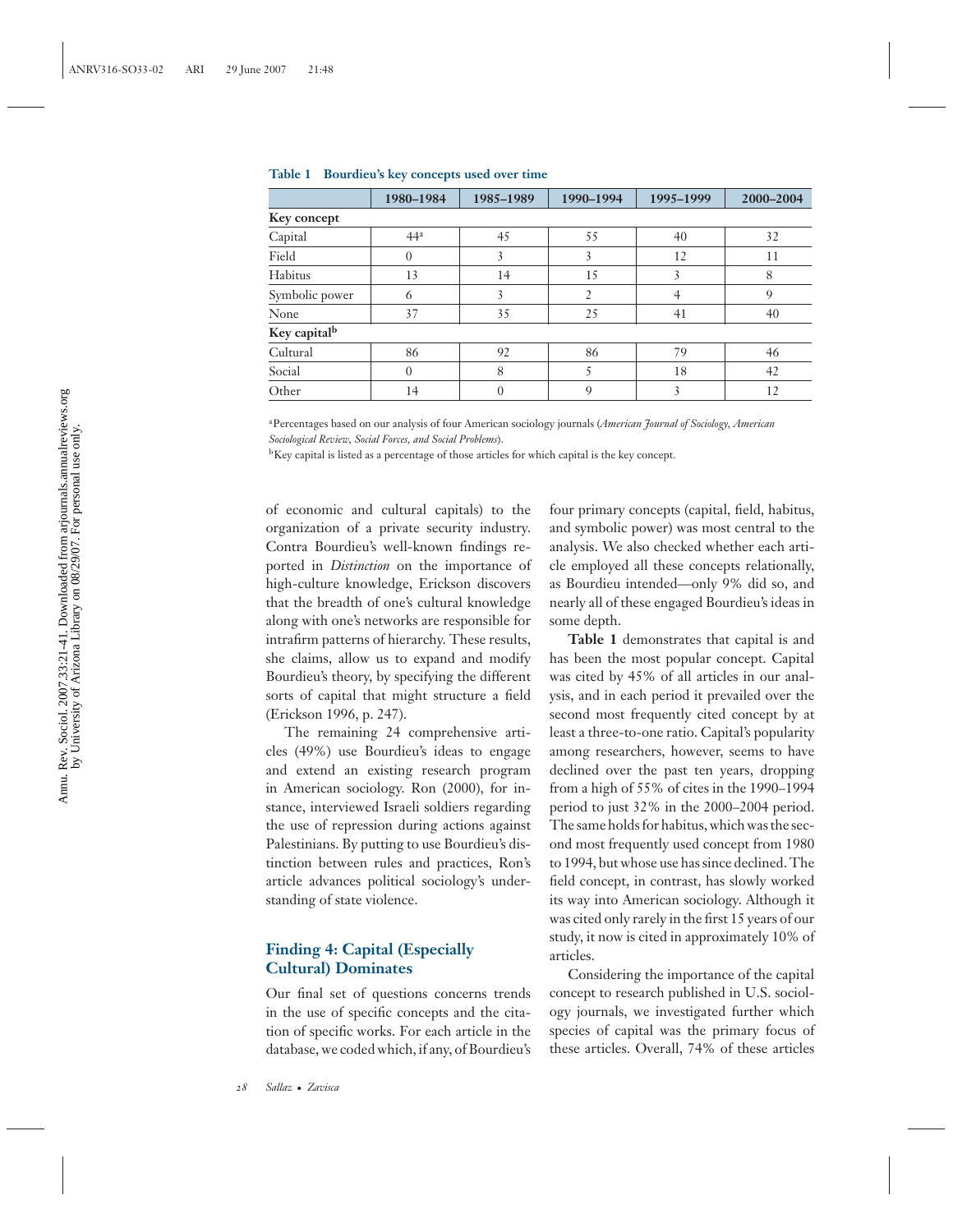centered on cultural capital and 18% on social capital. There appears, however, to be an ongoing dramatic shift in the relative popularity of these two capitals. In 1980–1984, 86% of articles that employed capital as the core concept concentrated on cultural capital (undoubtedly reflecting the popularity at this time of Bourdieu's work on education, buoyed later by the popularity of *Distinction*), while none focused on social capital. By 2000–2004, cultural capital's share had declined to 46%, while social capital's had risen to 42%. This trend can likely be accounted for by the increasing interest in social capital across several subfields: social network analysis, race/immigration, and political sociology.

To understand these changing patterns, we examined trends in the citations of specific works. **Figure 4** presents these data for all writings that were cited by at least 10% of the articles in any time period. We see, first, a sharp decline in citations of Bourdieu's main book on education, *Reproduction in Education, Society and Culture* (Bourdieu & Passeron 1977). Cited by approximately 40% of articles in the 1980s, it is now cited by only approximately 10%. Citations of the two Practice books also dropped in the early 1990s, although they have since regained their place as the second most frequently cited works. By far the most influential work over the past 15 years, however, is *Distinction*, which during its peak period of 1990–1994 was cited by nearly 60% of all articles. In sum, Bourdieu's cultural capital—especially as elaborated in *Distinction*—remains the key influence on research in American sociology journals. These trends may be attributed in part to the timing of the translation of Bourdieu's works into English. The books that appeared earliest have experienced a dip in popularity as translations of additional works appear. Time will tell whether more recently translated works such as *The State Nobility* and *The Social Structure of the Economy* will gain a broad audience, or whether reference to Bourdieu will be mostly limited to a few canonical texts.

### **FOUR BOOKS EXTENDING AMERICAN SOCIOLOGY**

We now turn from a quantitative study of citation patterns to a qualitative analysis of how Bourdieu has been put to use in recent booklength studies. We chose four monographs to examine in detail based on the following four criteria: First, the author is a prominent scholar in a particular sociological subfield; second, he or she is based at an American university; third, the monograph incorporates at least one of Bourdieu's major concepts into its research design; and fourth, it has been subsequently judged as an important text in the subfield. They are Eyal et al.'s (1999) *Making Capitalism Without Capitalists*, on forms of capital in political sociology; Fligstein's (2002) *The Architecture of Markets*, on fields in economic sociology; Lamont's (1994) *Money, Morals and Manners*, on symbolic power in the sociology of culture; and Wacquant's (2004) *Body and Soul*, on habitus in urban sociology. These books also employ a diverse range of research methods, including survey analysis, interviewing, comparative historical, and ethnography. For each of the four books we ask the following questions: What role do Bourdieu's concepts play in the project's research design? How do the authors use Bourdieu's ideas to advance key debates in the subfield? And how are the findings used to extend Bourdieu's research program?

#### **Capital and Political Sociology**

In their book *Making Capitalism Without Capitalists*, Eyal et al. (1999) pose a puzzle: How did capitalism emerge in postcommunist Central Europe without the formation of a propertied bourgeoisie? Some predicted that communist elites would become a bourgeois class by turning state resources into their own private wealth. However, Eyal et al.'s survey evidence in Hungary, Poland, and the Czech Republic reveals divergent patterns of mobility among fractions of the Soviet elite. They employ Bourdieu's concept of capital to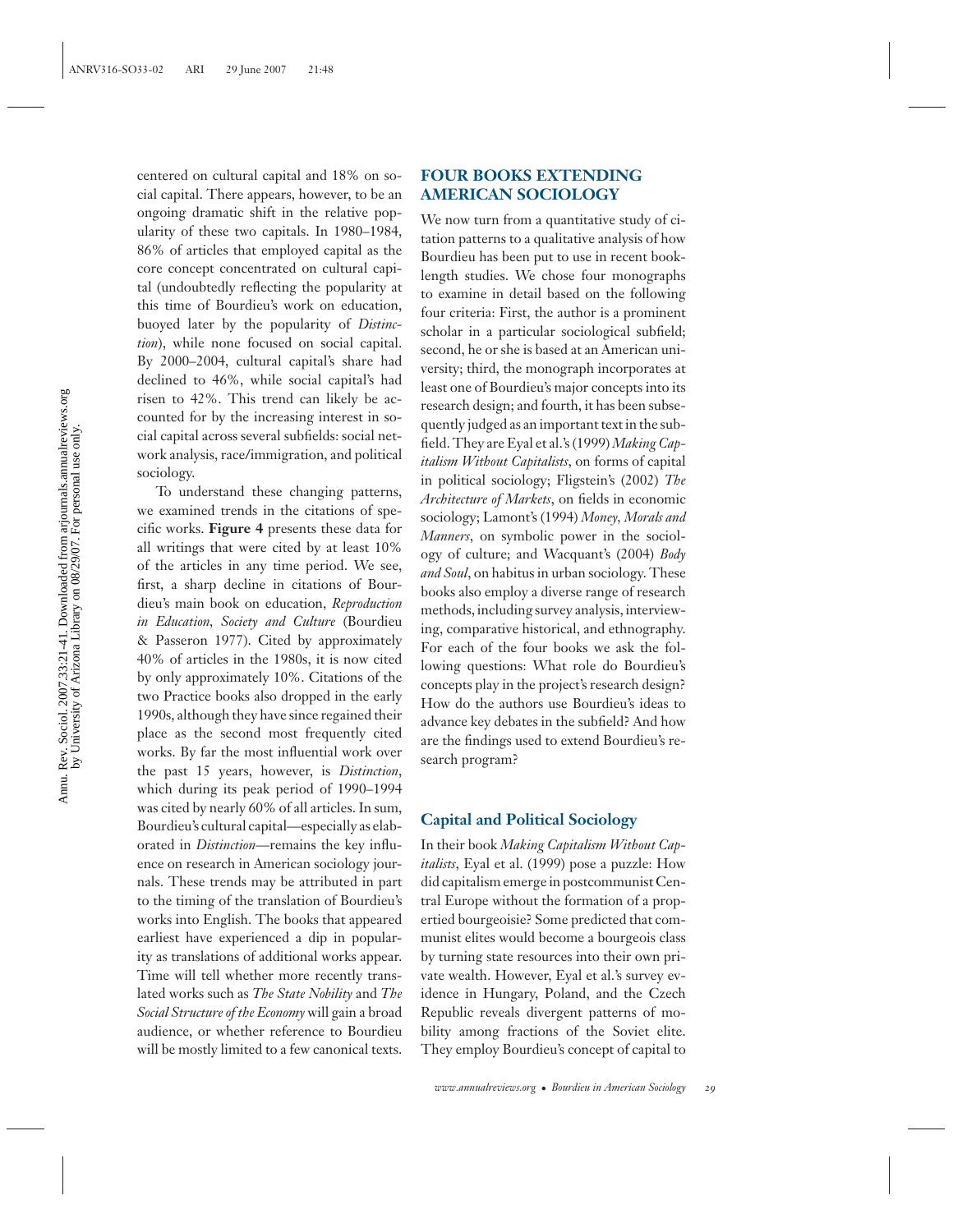describe the winners and losers in the field of power. Holders of Soviet political capital (i.e., party bureaucrats) and economic capital (i.e., informal entrepreneurs) failed to adjust to new conditions, whereas the holders of cultural capital used knowledge rather than property to foster a new variety of capitalism (Eyal et al. 1999, p. 74).

What allowed cultural elites to dominate the economic and political fields after socialism? The hybrid property forms that emerged during the transition period created an opening for new types of strategies for controlling assets without formally owning them (Stark & Bruszt 1998). Cultural capital provided certain elites with not simply knowledge on how to manage an economy, but the ability to stake symbolic claims to legitimate the new order. In tracing elite power struggles, Eyal et al. (1999) show how a "governmentality of managerialism"—in Foucault's sense of the production of truth claims as a means to power (cf. Eyal 2003)—emerged via an uneasy alliance between communist technocrats and dissident intellectuals. Neoliberal technologies such as monetarism appealed to the managerial ethos of technocrats, whereas dissidents embraced the ideology of civil society. This alliance grafted dissident rituals of sacrifice, purification, and confession of communist sins onto neoliberal ideologies that called for collective belt-tightening, personal responsibility, and fiscal austerity.

Eyal et al. (1999) deploy Bourdieu to advance political sociology in two ways: They develop a framework for understanding intraelite power struggles, and they merge Bourdieu and Weber to propose a new schema for classifying social systems. The book's emphasis on elites is both a strength and a source of controversy. Eyal et al. follow Bourdieu (1984 [1979], pp. 176, 421) in analyzing the "dominant and dominated fractions of the dominant class," thus moving beyond a simple story of elites versus masses. Having found that cultural capital is ascendant in Central Europe, the authors highlight the crucial role

of control over symbolic meanings in political power struggles. In their words, "We see the essence of 'cultural capital' not as the appropriation of 'surplus-value' but as the exercise of symbolic domination" (Eyal et al. 1999, p. 236).

A sophisticated treatment of postcommunist elites, the book ignores the lower classes because "capitalism is being made from above" (Eyal et al. 1999, p. 160). This decision may appear to reflect Bourdieu's lead: In defining the lower classes in terms of what they lack (capital), Bourdieu has more to say about struggle among elites than about variation within other classes (Crane 2000, p. 27). In a review of *Making Capitalism Without Capitalists*, Burawoy (2001, pp. 1103, 1112) points out that Bourdieu, in analyzing "the reproduction and mystification of class relations," does present extensive evidence about the working classes. Eyal et al. (2001, p. 1122) respond that elites simply matter more in Central Europe, where there is no collective working class, but rather a "demobilized, disorganized mass of workers." Nevertheless, whether the lower classes recognize the cultural elite and their capitalist project as legitimate is an important question, unanswered in *Making Capitalism Without Capitalists*.

This study of the transition to capitalism in Central Europe motivates a broad theoretical agenda: to reconstruct Weber's theory of history via Bourdieu's theory of social structure. Eyal et al. (1999) map Weber's classification of stratification orders onto Bourdieu's forms of capital: Social capital dominates societies stratified by rank (status), whereas economic capital is ascendant in class societies. They historicize these concepts by asking what forms of capital dominate at various times, leading them to rethink neo-Weberian theories of both socialism and capitalism. Many analysts of socialism characterize Soviet societies as having a neotraditional status order, in contrast to the modern class order of capitalism ( Jowitt 1992). However, a status order can be modern: In the Soviet case it was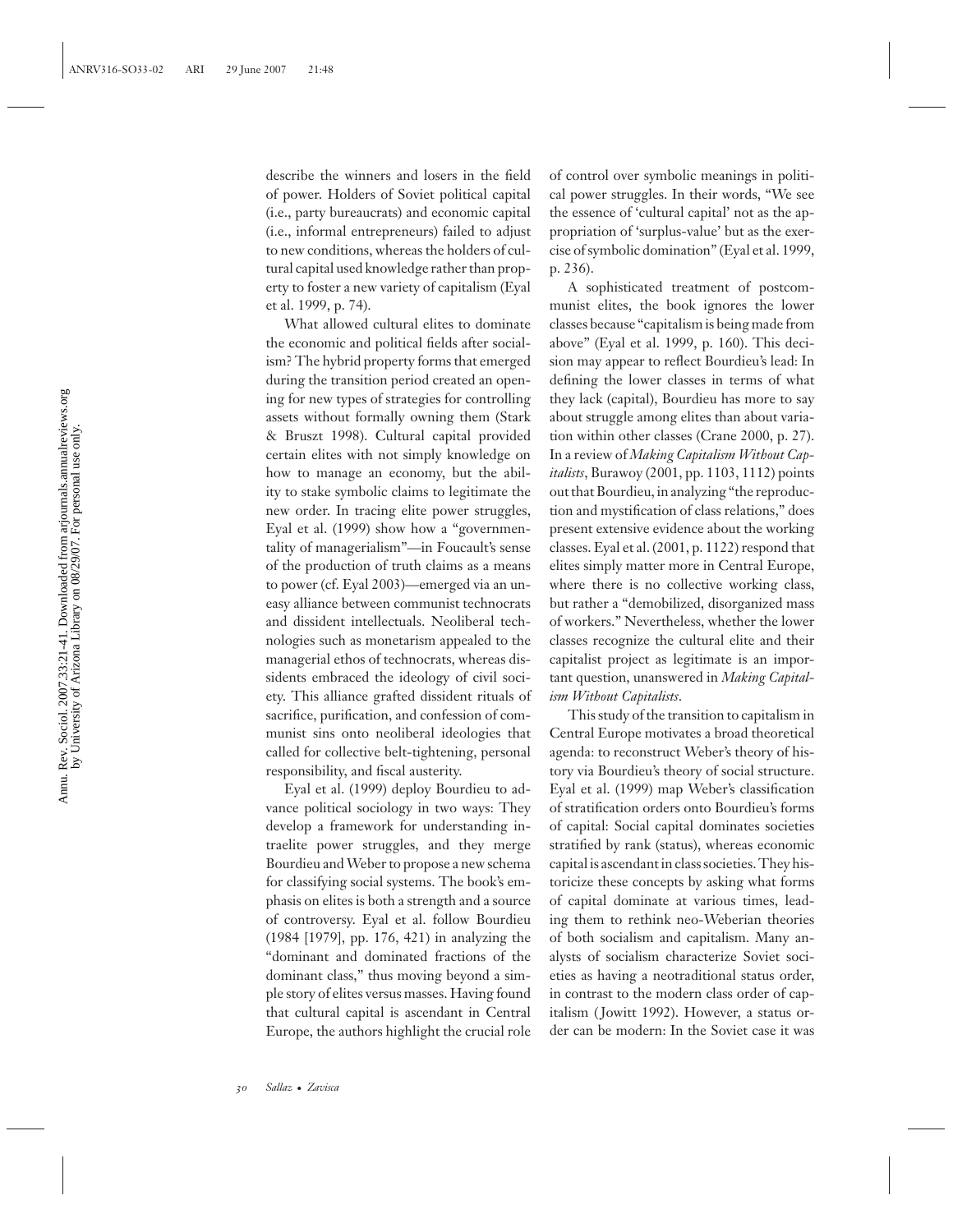institutionalized as political capital and founded on the substantive rationality of the party-state (Eyal et al. 1999, pp. 66–67). Similarly, contra both Weber and Marx, some of the chief institutions of capitalism—i.e., markets for commodities, labor, and capital—can exist without a propertied bourgeoisie. This can still be considered capitalism if "we define the bourgeoisie not 'structurally,' by its position in the relations of production, but 'historically,' as the class whose historical project is to modernize society" (Eyal et al. 1999, p. 60). This "forms of capital" approach to stratification systems provides a more flexible classification schema that accommodates different types of modernity as well as different varieties of capitalism.

*Making Capitalism Without Capitalists* extends Bourdieu's theory by applying his conceptual framework to a new historical context, and in so doing develops a novel typology for the comparative study of capitalism. Eyal et al. (1999) apply Bourdieu's concept of trajectory adjustment, originally developed to account for social mobility in more stable societies, to show how his conceptual apparatus can be applied to the study of transformation (see Eyal 2003 for a more extended development of this idea). The focus on Eastern Europe also reveals a novel potential for cultural capital to predominate in the field of power, a possibility not considered by Bourdieu (1984 [1979], p. 291), who characterized cultural capital as "the dominated principle of domination." Nevertheless, Eyal et al. conclude that the current ascendance of cultural capital in Central Europe is unlikely to last long. Like charismatic authority, rule by cultural capital must be recognized to be effective. Regime stability depends on the often transitory recognition by other actors of the "the validity of their truth claims, or the usefulness of their knowledge" (Eyal et al. 1999, p. 68). In the case of postcommunism, those claims support the eventual transition to a class society in which economic capital is ascendant.

#### **Fields and Economic Sociology**

*The Architecture of Markets* is Fligstein's (2002) attempt to outline a conceptual apparatus for economic sociology. The first part of the book delineates his main concepts, the most important of which for our purposes is the idea of organizational fields. Fligstein's (2002, p. 29) "theory of fields assumes that actors try to produce a 'local' stable world where the dominant actors produce meanings that allow them to reproduce their advantage." Economic fields specifically are stabilized through four sets of rules: property rights defining who may legitimately be a player; governance structures specifying the rules these actors must obey; rules of exchange of various resources; and conceptions of control, essentially the commonsense strategies of field actors. The second part of the book then uses the field concept to illuminate several empirical topics: why countries differ in their dominant employment systems, the evolution of corporate management styles in the United States, and the dynamics of globalization.

How does Fligstein's use of the field concept advance current debates on the organization of capitalist economies? First, it avoids the pitfalls associated with rational-choice accounts, which "use interests as the main explanatory variable" for understanding economic action (Fligstein 2002, p. 30). Such interests are typically taken to be universal: the maximization of a set of preferences such as happiness or, in the context of firms, profits. Yet field theory problematizes the notion of invariant interests instead inquiring how actors conceptualize their interests in the first place (Guillen 2003, Martin 2003). Nor is field theory congruent with attempts to rescue rational choice theory through accounts of bounded rationality or managerial satisficing (Simon 1957), through which variations in decision making are explained through information constraints. Fligstein (1990) instead traces managers' conceptions of control to their trainings and career trajectories. Action in the economic field, in short, is reasonable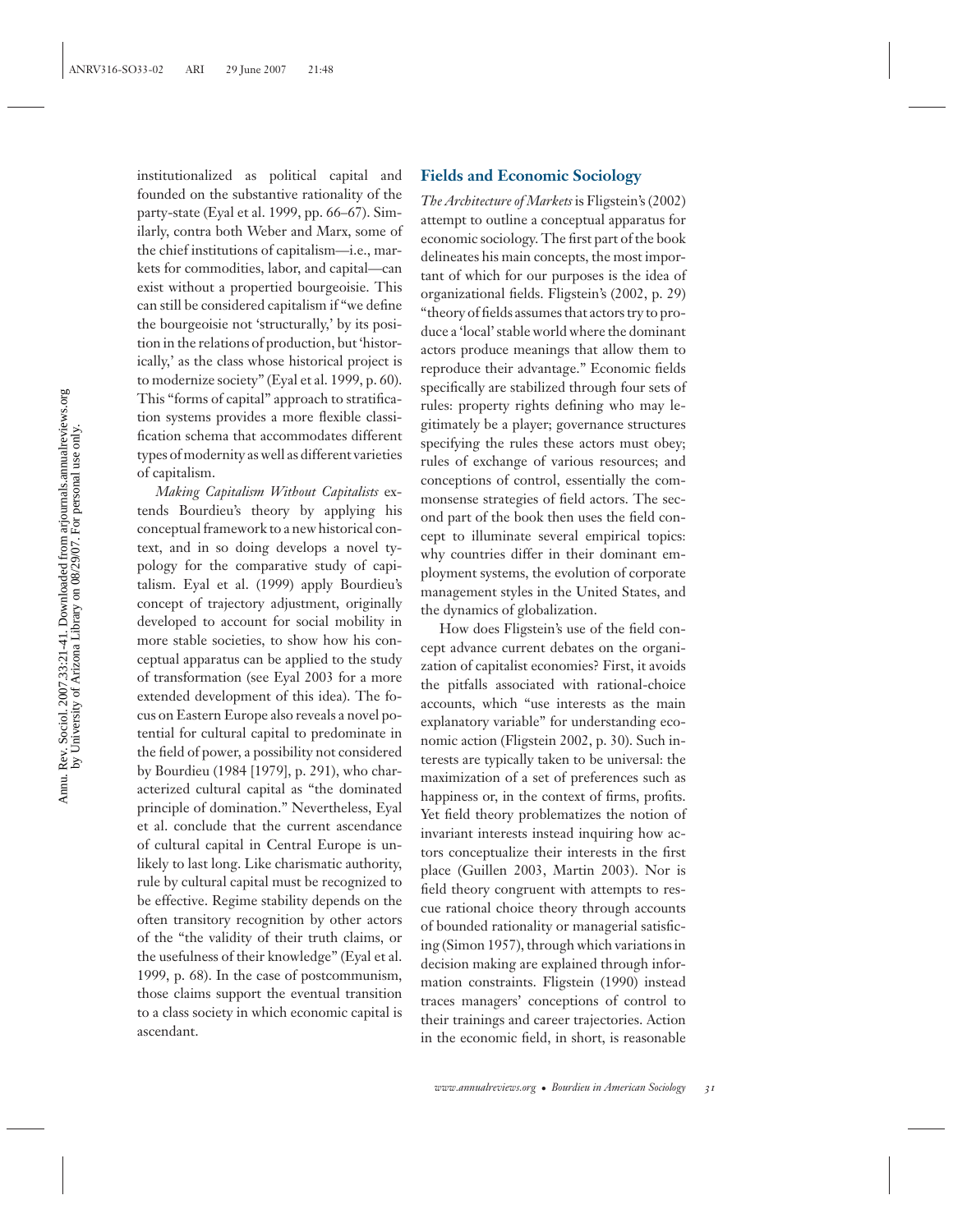rather than rational (Bourdieu 2005 [2000], p. 2).

Second, the field concept avoids the mistake of treating markets as either dynamic and constantly in flux or stable and durable. On one hand, both economic and Marxist perspectives portray the ideal-typical capitalist economy as a competitive free market in which firms struggle to maximize profits. In such accounts, the strategies through which firms compete—e.g., by suppressing workers' wages or undercutting competitors' prices—undermine stability and cause regular episodes of market destruction. The economic sociology of fields argues "in contradiction to theories of competitive markets, [that] many markets have complex and *stable social structures*" (Fligstein 2002, p. 7; emphasis added). Rather than an anarchic market, an economic field is characterized by implicit understandings about how competition is handled, what roles various firms have in the market, and the general hierarchy of firms (Carroll & Swaminathan 2000, White 2002).

On the other hand, some have argued that the field concept as it is used by Fligstein and Bourdieu overstates the durability of market arrangements, thus losing sight of the conflict and dynamism that do occur in the economy (Roy 2004). Others point out, however, that field theory specifies both the conditions under which market structures become open to transformation, as well as the strategies used by actors at these moments to reshape these structures (Krippner 2001). Although stable fields are vertically stratified, they are also open to revolutions from below in which subordinate firms or actors from outside the field challenge the existent hierarchy of producers. At these moments the prevailing governance structures and conceptions of control are rendered problematic. During such field crises, what is at stake is not simply the distribution of resources, but the very rules by which the field will operate. And although Fligstein (2002, pp. 76–77) does not use Bourdieu's terminology exactly, he does specify the various forms of capital—coalitions, framing strategies, political opportunities—mobilized by actors in incipient or transitional economic fields.

The third way in which the field concept contributes to economic sociology is by deepening accepted understandings of globalization, most notably by theorizing the political dimension of the process. Both Bourdieu and Fligstein argue that states are essential for making and maintaining market fields. In Bourdieu's (2005 [2000], p. 223) only extended treatise on the economic field, *Social Structures of the Economy*, he argues that, "historically, the economic field was constructed within the framework of the national state." Fligstein (2002, p. 8), drawing on Polanyi (1957), also emphasizes the false antimony between free markets and state regulation that neoliberal economics takes for granted. By bringing the state back in, field theory refutes those who posit an inevitable move toward the American model of minimal state regulation, maximum corporate flexibility, and a shareholder value conception of control (Strange 1996). Hence we see a convergence in their accounts of globalization:

The "global market" is a political creation ... . [W]hat is universally proposed and imposed as the norm of all rational economic practices is, in reality, the universalization of the particular characteristics of an economy embedded in a particular history and social structure—those of the United States (Bourdieu 2005 [2000], pp. 225–26).

[G]lobalization and shareholder value have become united ... . [S]hareholder value means that firms should maximize profits for owners, and governments should just stay out of it. This ideology is a generalization about the American experience (Fligstein 2002, p. 221).

The dynamics of the incipient global economic field, in both of these accounts, derive less from inherent efficiencies of U.S. style capitalism than from the deployment by American firms and right-leaning politicians of their material and symbolic capital to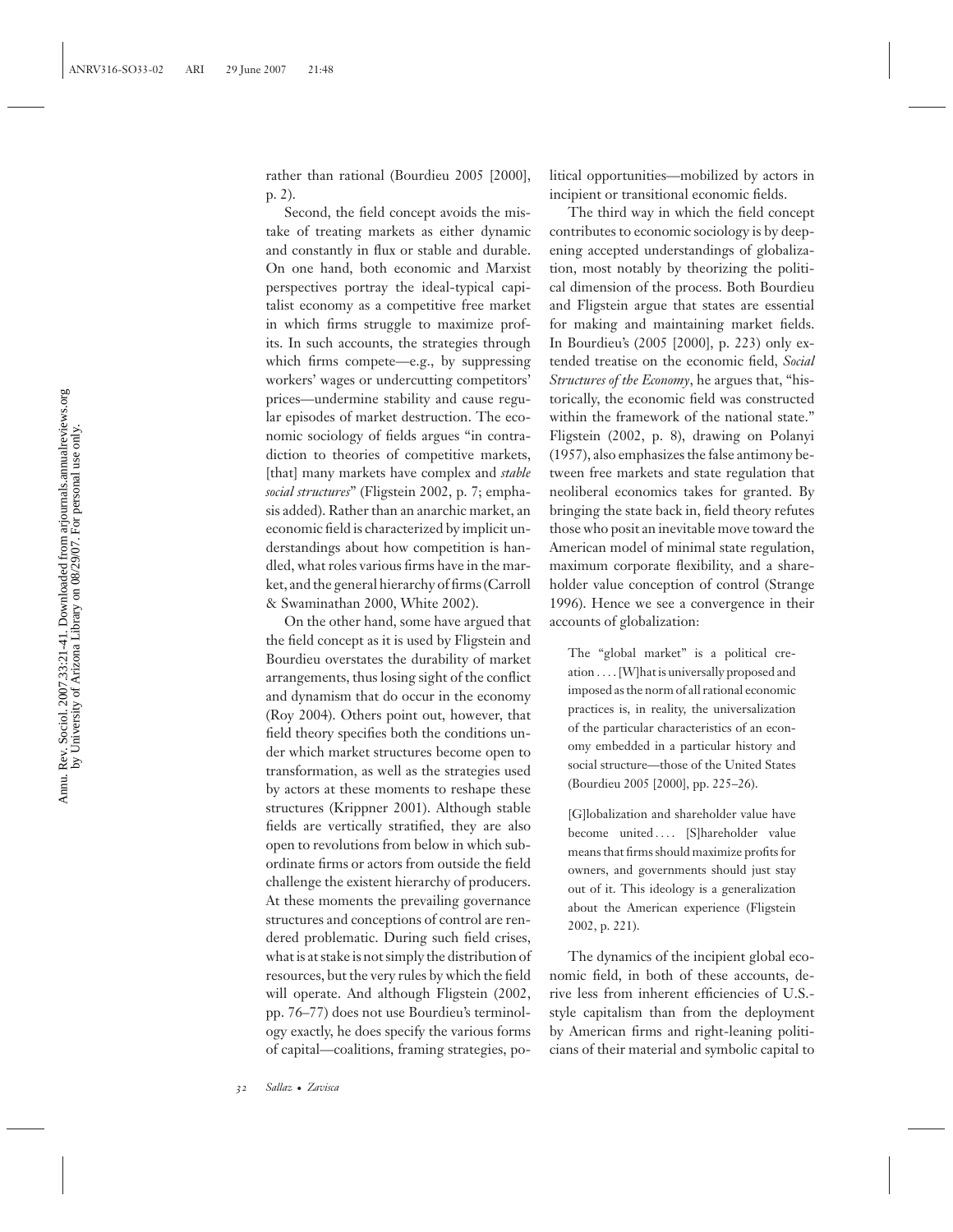construct field rules that cement their standing as dominant actors.

To conclude we consider two important ways in which Fligstein's and Bourdieu's accounts diverge: regarding consumers and institutions. Fligstein (2002) excises consumers from his story, concerned as he is to refute economic theories of market demand as structuring production fields. Producer identities, in most economic sociology accounts, derive primarily from horizontal ties with other producers. Bourdieu (2005 [2000], p. 19; 1984 [1979]; 1990c [1965]), however, argues that the "particular characteristic of the product," especially its symbolic meaning for consumers, exerts an independent effect on the structure of suppliers. The field of house builders in France is thus characterized by a divide between producers of traditional craftsmen houses and producers of prefabricated modern houses. It would in our opinion be an interesting line of research to discern whether the field formation projects that Fligstein treats as generic do in fact vary across industrial sectors, depending on the meaning of the product to consumers themselves.

The second point of divergence relates to the greater weight given by Fligstein (2002, p. 39) to the institutional context or policy domain in which field struggles take place. For instance, even in state systems in which dominant firms have captured the executive and legislative branches, field challengers can mount attacks within the legal domain. Some, however, have argued that in Bourdieu's writings we often find a lacuna between abstract field struggles and concrete practices within fields (Swartz 1997, p. 293; Lareau 2003, p. 277). A notable exception is the aforementioned study of housing policy, in which we see how policy decisions were made by bureaucrats and legitimated via a formally independent commission of inquiry. Paying attention to how action plays out in concrete institutional locations such as policy domains can but give flesh to the conceptual foundations of field theory (Sallaz 2006).

#### **Symbolic Power and Cultural Sociology**

In *Money, Morals and Manners,* Lamont (1994) asks how upper-middle-class white men in the United States and France draw "symbolic boundaries" to define themselves and classify others. A follow-up book, *The Dignity of Working Men*, extends the study to working-class and nonwhite men in both countries (Lamont 2000). Symbolic boundaries, she argues, support stratification systems to the extent that they facilitate exclusion and hierarchy. Lamont (1994, p. 5) develops this concept through an extended engagement with Bourdieu—in her own words, the study "builds directly on Bourdieu's apparatus. Indeed, it adopts the Bourdieuian view that shared cultural style contributes to class reproduction."

Lamont (1994) identifies three modes of symbolic exclusion in her respondents' discourses: cultural boundaries drawn on the basis of education and refined tastes; socioeconomic boundaries rooted in wealth, power, occupation, and race; and moral boundaries valuing qualities such as integrity, work ethic, and egalitarianism. Lamont classifies her respondents according to the salience of these three types of boundaries and finds that cultural boundaries are much less salient than socioeconomic and moral boundaries in the United States, whereas the opposite holds for France. This difference is attributed to variation in both structural conditions (i.e., education and welfare systems, job security, and mobility patterns) and cultural repertoires (e.g., intellectual traditions of individualism versus humanism).

Prior to Lamont, Bourdieu-influenced cultural sociology consisted mostly of survey research on the association between cultural capital and highbrow taste to test whether Bourdieu's findings for France hold true for the United States (e.g., DiMaggio 1982, Peterson & Kern 1996, Bryson 1996; see Holt 1997 for a review). Lamont (1994) argues that survey researchers predefine what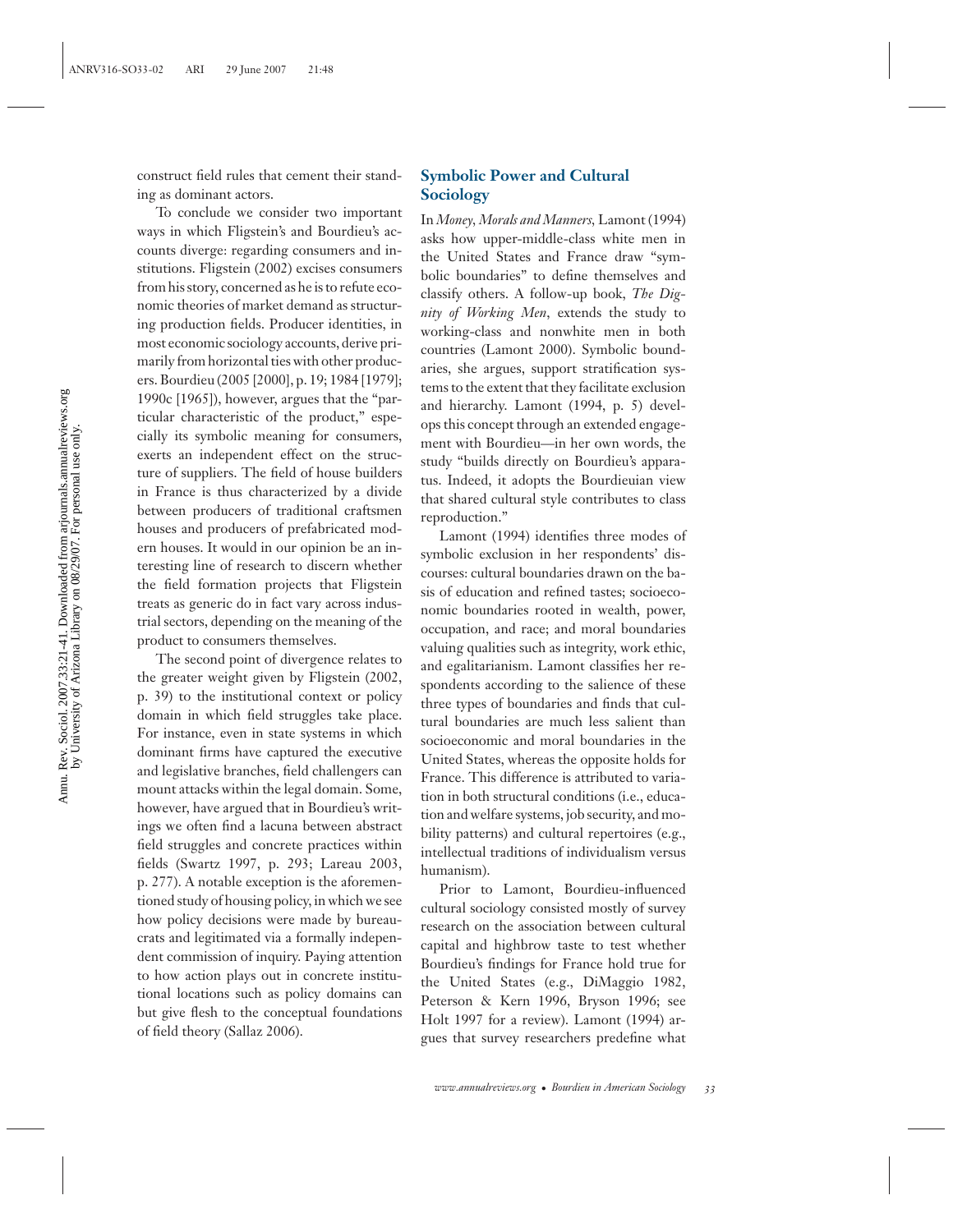counts as status markers through the closed format of their questions. She turns to qualitative methods—specifically to in-depth interviews—to inquire inductively into how people actually draw symbolic boundaries. In the process, she discovers new types of boundary work (Lamont 1994, p. 3). Class distinctions in the United States, she finds, are drawn primarily by moral discourses, as opposed to the cultural boundary work that predominates in France. Bourdieu (1984 [1979], pp. 41, 48) viewed such moral opprobrium as predominant among the working classes, whose tastes refer "explicitly to norms of morality or agreeableness in all of their judgments" (cf. Lamont 1994, p. 277). In finding that the upper classes also employ explicitly moral discourses in drawing boundaries, Lamont has inspired greater attention to morality in recent studies of culture and inequality (e.g., Southerton 2002).

Just as Lamont brings a renewed focus on class into the study of culture, she also brings culture into the study of stratification by providing qualitative evidence on the "lived experience of class" (Thompson 1963). Although ethnographers have long studied working-class culture from the perspective of the shop floor, relatively few qualitative studies explore the cultural experience of class in other settings [Halle's (1993) study of home interiors and Lareau's (2003) study of childrearing practices are exceptions]. Lamont's (1994, 2000) two volumes follow Bourdieu in drawing attention to the symbolic dimension of class inequality and reproduction.

This work also demonstrates the analytical utility of cross-national comparisons, which remain rare in sociological studies of culture. Lamont may not have noticed moral and socioeconomic boundaries in France without first studying them in the United States, where they are more apparent. These comparative findings lead her to question and ultimately reject Bourdieu's research program. In her view, the concept of cultural capital is flawed because it leads analysts to focus exclusively on one type of symbolic boundary. She

thus proposes to replace Bourdieu's forms of capital with her typology of symbolic boundaries. Similarly, she dispenses with the concept of field as suggesting a zero-sum game with fixed rules (Lamont 1994, p. 183). Boundary work only leads to class reproduction to the extent that a social consensus exists on the signals of high status, a state of affairs that analysts should investigate rather than presume (Lamont 1994, pp. 177–78).

Rather than extending Bourdieu, Lamont (1994, 2000) moves beyond him and ultimately leaves him behind (he is scarcely mentioned in *The Dignity of Working Men*). Thus sociologists appear to be faced with a choice of theories for relating culture and inequality: Lamont's symbolic boundaries versus Bourdieu's forms of capital. However, we think the two frameworks can be synthesized by returning to Bourdieu's concept of symbolic power, which Lamont does not discuss. Bourdieu (1991 [1982], p. 105) defines symbolic power as control over "the perception which social agents have of the social world." We view symbolic boundary work as a bid for a form of symbolic power, the power to define the "criteria which are used to evaluate status," which Lamont (1994, p. 5) defines as the purpose of boundary work. Although Bourdieu's work on class culture focuses empirically on the legitimation of cultural capital, the theory can accommodate other types of boundary work. The effects of boundary work on legitimation are an empirical question, and Lamont (1994, p. 179) calls for more observational studies to illustrate how boundary work is "translated into social profits," which is difficult to assess from interviews alone. Future scholars could profitably extend both her work and that of Bourdieu through ethnographic research on boundary work in practice.

#### **Habitus and Urban Ethnography**

In *Body and Soul*, Wacquant (2004) uses participant observation data collected while he was a graduate student at the University of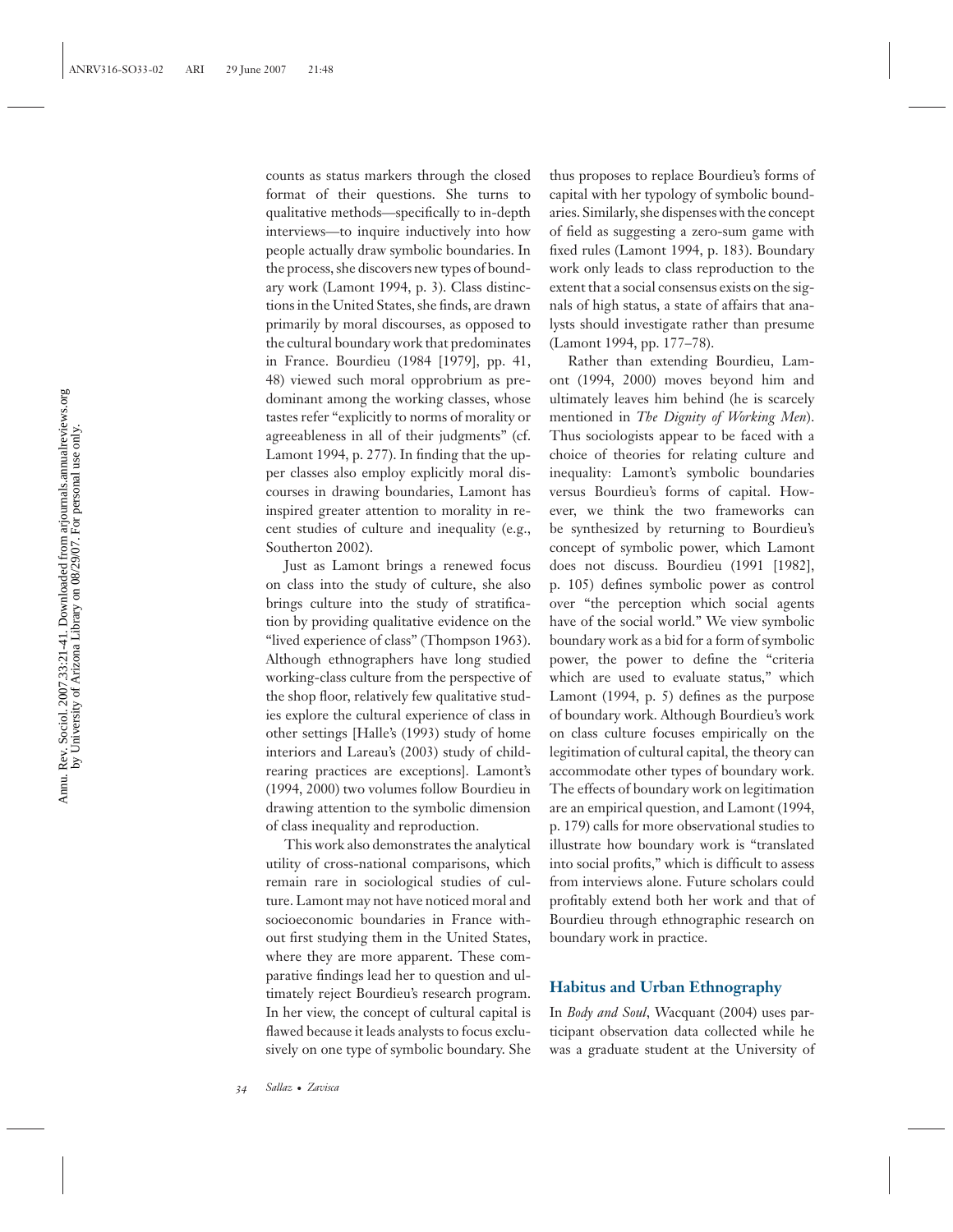Chicago to describe daily life in an African-American boxing gym situated in the city's impoverished south side. Although Wacquant (2004) argues both that the process of becoming a boxer entails learning how to manage one's "bodily capital" (p. 127) and that the larger world of prizefighting can be conceptualized as a "pugilistic field" (p. 141), the bulk of his ethnographic data is mobilized toward describing the genesis and functioning of the habitus of this sporting world. The pugilistic habitus is that of "a virtual punching machine, but an intelligent and creative machine capable of self-regulation while innovating within a fixed and relatively restricted panoply of moves as an instantaneous function of the actions of the opponent" (Wacquant 2004, p. 95). The book itself follows Wacquant's own acquisition of the pugilistic habitus, culminating with an appearance in the Chicago Golden Gloves tournament. Insofar as the habitus concept proves useful for describing and explaining the corporal dimension of experience, *Body and Soul* becomes an object lesson for bringing the body into sociological research.

How does Wacquant's (2004) study advance the subfield of urban sociology? The book is firmly embedded within the tradition of urban sociology as practiced by the first and second Chicago schools (Abbott 1999). Like classic studies of the city, it avoids the temptation to treat the urban ghetto as a disorganized social world, instead elucidating the underlying principles that produce regularity and order. And like the Chicago school's symbolic interactionist tradition, *Body and Soul* takes seriously the point of view of its subjects, especially how they make sense of their daily lifeworlds (Hughes 1971). Yet by putting to use the concept of habitus, Wacquant is able to move beyond the Chicago school in three ways.

First, *Body and Soul* situates the worldview of the urban dweller within the larger social structure. In classic accounts, the urban slum occupied a transition zone within the city (Park & Burgess 1925). These natural areas were products of processes beyond anyone's control, and their inhabitants were typically immigrants unsocialized into the mores of American society (Downes & Rock 1998, p. 71). Habitus, however, serves as a prophylactic against such apolitical accounts. For insofar as the habitus consists of dispositions that are in essence internalized social structures, it can never be analyzed as cut off from the outside world. Nor can shifts in the larger environment be attributed to natural forces. Wacquant (2004) thus moves out from the gym and its boxers to document the workings of the surrounding ghetto. He describes at length the political-economic processes the disappearance of work, the city's failed urban renewal projects, the militarization of street gangs—precipitating in these otherwise formidable young men a sense of "claustrophilia" (Wacquant 2004, p. 26) that both draws them into and ties them to the gym.

Second, habitus restores a picture of the social actor as embedded in history. The Chicago school of ethnography, especially as represented by the symbolic interactionist tradition, remained mired in an eternal present (Bourdieu 1989, p. 21). It treated local interaction orders as worlds unto themselves whose dynamics could be analyzed without regard to participants' life trajectories or the "biography of the occasion" (Drew & Wootton 1988, p. 4). In contrast, Wacquant's (2004) analysis reveals how the past lives on in the present. He demonstrates that it is young men with roots in the stable working class who can most readily adopt the pugilistic habitus (Wacquant 2004, pp. 44–46). For them the rigor and discipline required of the craft invoke memories of an affluent black Chicago in which their fathers held blue-collar jobs. This analysis, we may note, mirrors that of Bourdieu's (1979 [1977]) own study of colonial Algeria. Bourdieu documented the struggles of peasants, equipped with a traditional habitus forged in a precapitalist economy of symbolic honor, thrust into a market society. Wacquant describes the converse: the travails of an urban proletariat cast out of the modern labor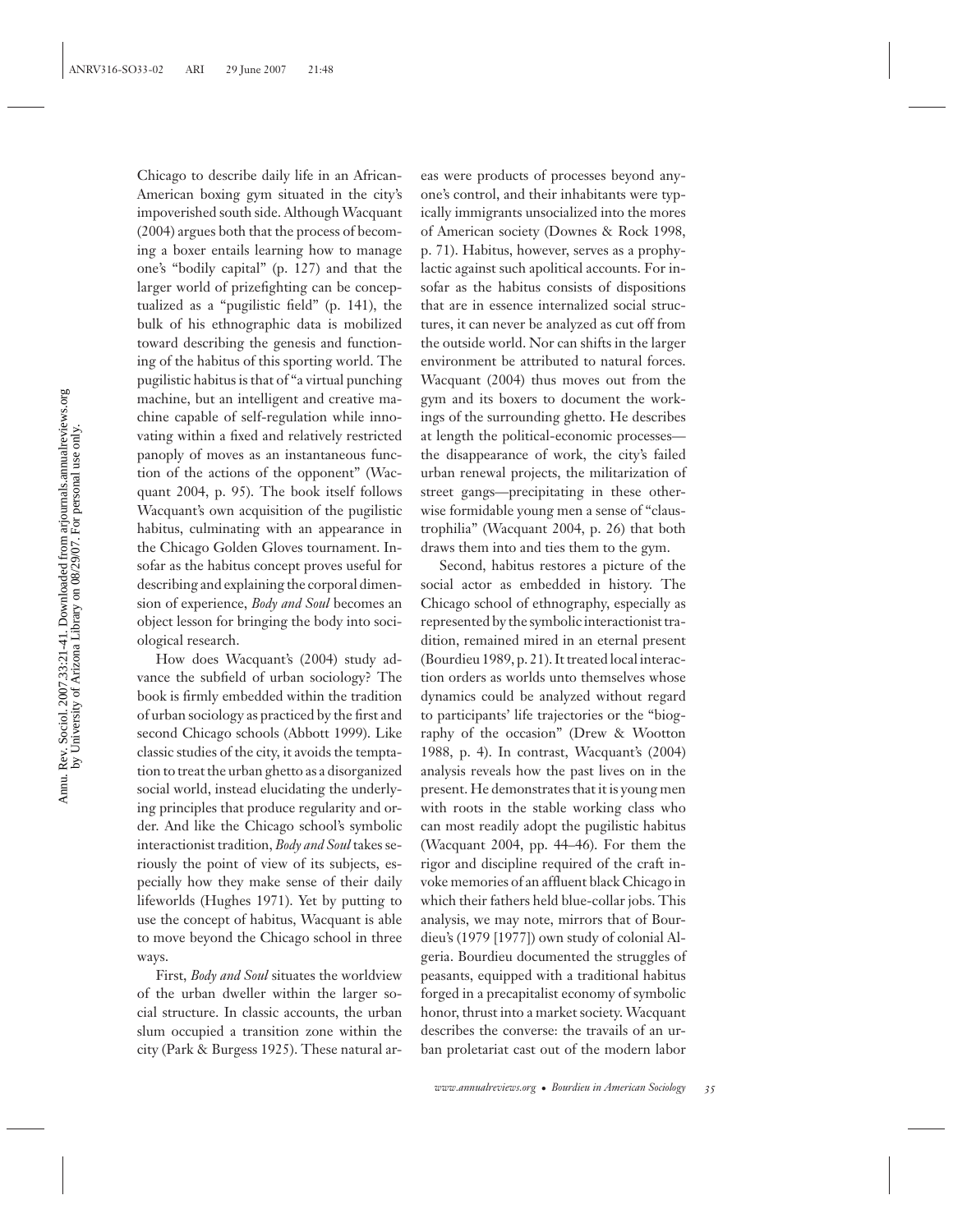market. The dispositions necessary to survive the Fordist factory live on in the progeny of the industrial proletariat, even as they navigate a deindustrialized urban wasteland.

Third, the habitus concept transcends the polarization typical of current scholarly and media accounts depicting the urban poor as either a depraved underclass trapped in a culture of poverty ( Jones & Luo 1999) or noble creatures struggling to "live in accordance with standards of 'moral' worth" (Duneier 1999, p. 341). By studying boxers, Wacquant (2004) is able to make this point quite clearly. Like the ghetto itself, the boxing ring is equated in the popular imagination with fury and chaos; it is a space where punches and blood fly wildly. But the gym for its denizens is actually quite prosaic, an "island of order and virtue" within the ghetto (Wacquant 2004, p. 17; see also Geurts 2005). Here they engage in camaraderie with fellow boxers, learn valuable life lessons from the beloved coach DeeDee, and inject excitement into an otherwise dreary existence. Indeed, the pugilistic habitus is a complex of physical dispositions resonant with other value spheres. The gym provides a surrogate family; putting one's time in mimics the time cycle of industrial work, whereas the devotion required of the craft (e.g., resisting the temptations of sex and sweets) mirrors that of a religious discipline.

How could Wacquant's (2004) study extend Bourdieu's research program? *Body and Soul* remains faithful to Bourdieu's concepts and ideas; we see the major contribution as that of deploying the concept of habitus as a methodological tool for producing field data. Though he pronounced a "kinship and a solidarity" with those who "put their noses to the ground" (Bourdieu & Wacquant 1992), Bourdieu's writings expressed grave doubt about ethnography. He labeled it a "primitive participation," a fallacy of scholastic reasoning (Bourdieu 1990b [1980], p. 14). Researchers, he claimed, can never truly see the world from their subjects' point of view, insofar as they cannot overcome their *skhole*, the aloofness created by their distance from practical necessity. Wacquant, as Bourdieu's student, was undoubtedly aware of his mentor's admonitions. He goes to great lengths to demonstrate both that he was reflexive about his position as a researcher and that he was able to overcome this position—through rigorous apprenticeship to gain acceptance from other boxers. Indeed, Wacquant claims to have been so seduced by the taste and ache of action that he contemplated leaving the academy to pursue a boxing career. While it is debatable whether Wacquant did overcome the social and economic gulfs separating him from his subjects, especially those for whom the ring represented the one and only chance to escape poverty (Fine 2004, Krueger & SaintOnge 2005), the book stands as an exemplar of how concepts such as field, habitus, and capital can be put to use in ethnographic research.

#### **CONCLUSION**

To document the influence of Bourdieu on the practice of research in American sociology over the past two-and-a-half decades, we have deployed methods both quantitative (an empirical study of citation trends in major sociology journals) and qualitative (focused exegesis of four monographs). To conclude this review article, we offer three general observations to conjoin the preceding two sections. In the process, we suggest future directions in Bourdieu-inspired research.

First, our study of citation patterns in journal articles shows conclusively that the recent surge of interest in Bourdieu's work is not merely a fad, nor is it a short-lived homage following his passing in 2002. Today over 10% of all articles published in the four leading sociology journals cite Bourdieu. Although our data do not permit us to make direct comparisons of the relative popularity of Bourdieu vis-a-vis other social theorists over this time ` period, they do demonstrate a steady increase in the influence of Bourdieu's theory since at least 1980.

We decided to focus on the four most influential sociology journals insofar as they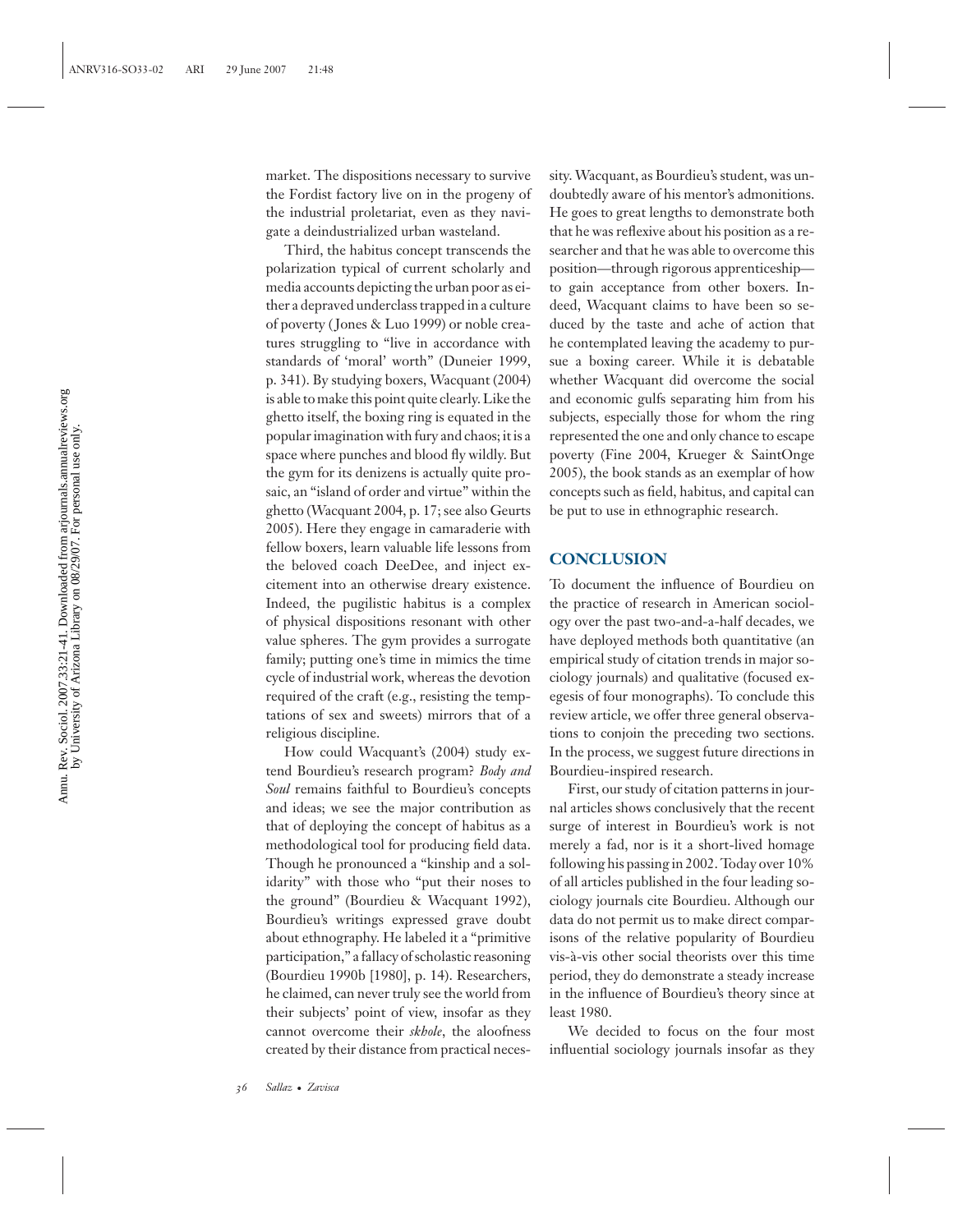could serve as barometers with which to gauge the increasing presence of Bourdieu in the mainstream or core of the discipline. Although well-suited for the purpose of a brief review article, this dataset does not permit insight into the mechanisms of diffusion of Bourdieu's theory into U.S. sociology conceptualized as a Bourdieuian field. This sort of project would entail documenting not just citation patterns but also the institutional locations and biographical trajectories of citing authors. Bourdieu's (1988 [1984]) own study of French sociology and its place in the larger academic field, *Homo Academicus*, would suggest as a preliminary hypothesis that early adopters were scholars seeking to challenge the prevailing status hierarchy of the field. We would here expect to find earlier and more frequent citations in peripheral journals, similarly, with articles utilizing peripheral methods (participant observation, feminist methods, etc.). An alternative hypothesis is that agents rich in academic capital (i.e., those with PhDs from high-status departments or universities) were most predisposed to attempt the risky tactic of citing the then-outsider Bourdieu. Adjudication between these two hypotheses must await a future, more thorough study of American sociology as a Bourdieuian field. Such a project could also inform the new sociology of ideas, which examines the concrete processes by which ideas diffuse across boundaries national, disciplinary, and otherwise (Camic & Gross 2001, Vaughan 2006).

Second, as shown by both our quantitative analysis of citation patterns and our case studies of books, Bourdieu's writings are not being cited in a strictly ceremonious manner. On the contrary, Bourdieu's core theoretical concepts are increasingly used to design empirical research and to advance debates in core sociological subfields. Besides the four fields discussed herein (sociology of culture, economic sociology, urban sociology, and political sociology), recent work has used Bourdieu's concepts to advance debates in the sociology of ethnicity and nationalism (e.g., Brubaker 2004), media studies (e.g., Benson & Neveu 2005), education (Carter 2005), the family (Lareau 2003), state formation (Loveman 2005), and many other fields. We would, however, like to point out a relative dearth of work from a Bourdieuian perspective in the sociology of gender (however, see Fodor 2003, Adkins & Skeggs 2004, Martin 2005, Lizardo 2006). All the books reviewed for this article, for instance, focused mainly on the experiences of men [Wacquant (2004) on urban boxers, Lamont (1994) on boundary work by French and American men, Eyal et al. (1999) and Fligstein (2002) on mostly male political and economic elites]. Considering that Bourdieu (2001 [1998]) held gender inequality to be the most intractable and pernicious form of domination, this represents a subfield in which new research could further advance a Bourdieuian research program.

Third, the works reviewed herein demonstrate the dynamism of Bourdieu's theory. While many have argued that Bourdieu's concepts and findings—especially regarding the importance of cultural capital and distinction—are applicable only to contemporary French society, we have shown that they are in fact transposable to the American case and other countries as well. The reviewed works, by applying Bourdieu's concept to dynamic worlds of social change, also put to rest the accusation that he is simply a reproduction theorist (cf. Gorski 2006). Eyal et al. (1999), for example, use the notion of capital portfolios to understand the transition from socialism to capitalism, whereas Fligstein (2002) theorizes the conditions under which fields can be transformed. Finally, we have shown that Bourdieu's conceptual oeuvre has not been imported unreflexively into the United States, but rather has been treated as a progressive research program. In other words, researchers have aggressively applied his concepts to new empirical domains, generating anomalies that can only be resolved by refining these concepts and enriching social science generally.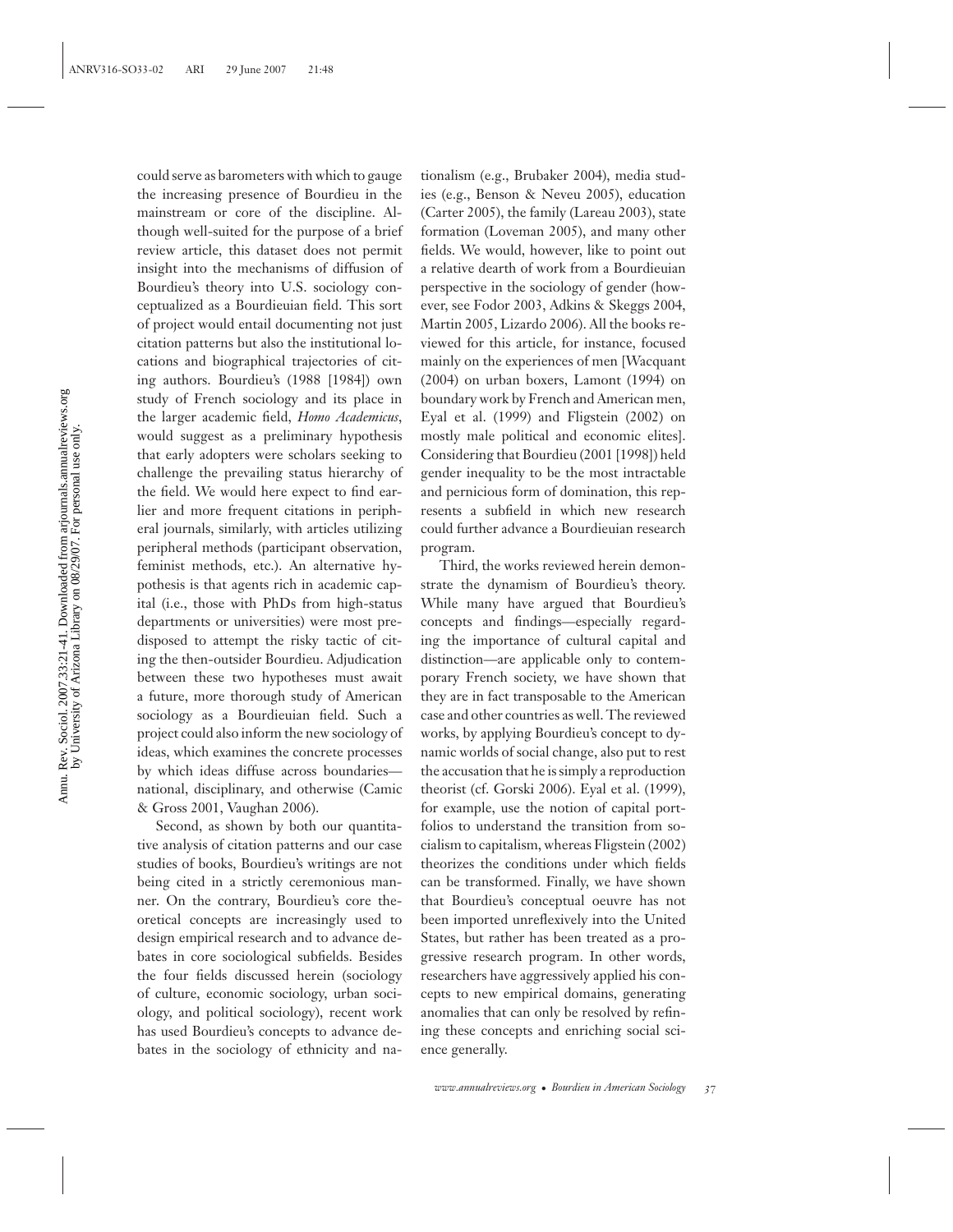#### **ACKNOWLEDGMENTS**

For assistance with data collection we thank Danielle Hedegard and Jennifer Schultz. Useful comments and conversation were offered by Ron Breiger and Tom Medvetz, as well as the participants in the 2006 Summer Institute of the Center for Advanced Study in the Behavioral Sciences.

#### LITERATURE CITED

- Abbott A. 1999. *Department and Discipline: Chicago Sociology at One Hundred*. Chicago: Univ. Chicago Press
- Adkins L, Skeggs B, eds. 2004. *Feminism After Bourdieu*. Malden, MA: Blackwell
- Alexander J. 1995. The reality of reduction: the failed synthesis of Pierre Bourdieu. In *Fin de Si`ecle Social Theory: Relativism, Reduction, and the Problem of Reason*, ed. J Alexander, pp. 128–217. London: Verso
- Anheier HK, Gerhards J, Romo FP. 1995. Forms of capital and social structure in cultural fields: examining Bourdieu's social topography. *Am. J. Sociol.* 100:859–903
- Benson R, Neveu E, eds. 2005. *Bourdieu and the Journalistic Field*. Malden, MA: Polity

Bourdieu P. 1962 (1958). *The Algerians*. Boston: Beacon

Bourdieu P. 1977 (1972). *Outline of a Theory of Practice*. Cambridge: Cambridge Univ. Press

- Bourdieu P. 1979 (1977). *Algeria 1960.* Cambridge: Cambridge Univ. Press
- Bourdieu P. 1984 (1979). *Distinction: A Social Critique of the Judgment of Taste*. Cambridge, MA: Harvard Univ. Press
- Bourdieu P. 1985. The social space and the genesis of groups. *Theory Soc.* 14:723–44
- Bourdieu P. 1988 (1984). *Homo Academicus*. Cambridge: Polity
- Bourdieu P. 1989. Social space and symbolic power. *Sociol. Theory* 7:14–25
- Bourdieu P. 1990a. *In Other Words: Essays Toward a Reflexive Sociology*. Stanford, CA: Stanford Univ. Press
- Bourdieu P. 1990b (1980). *The Logic of Practice*. Stanford, CA: Stanford Univ. Press
- Bourdieu P. 1990c (1965). *Photography: A Middle-Brow Art*. Stanford, CA: Stanford Univ. Press
- Bourdieu P. 1991 (1982). *Language and Symbolic Power*. Cambridge, MA: Harvard Univ. Press
- Bourdieu P. 1993. *The Field of Cultural Production: Essays on Art and Literature*. New York: Columbia Univ. Press
- Bourdieu P. 1996 (1992). *The Rules of Art: Genesis and Structure of the Literary Field*. Stanford, CA: Stanford Univ. Press
- Bourdieu P. 1998 (1989). *The State Nobility: Elite Schools in the Field of Power*. Stanford, CA: Stanford Univ. Press
- Bourdieu P. 2000a (1997). *Pascalian Meditations*. Stanford, CA: Stanford Univ. Press
- Bourdieu P. 2000b. Passport to Duke. In *Pierre Bourdieu: Fieldwork in Culture*, ed. N Brown, I Szeman, pp. 241–46. New York: Rowman & Littlefield
- Bourdieu P. 2001 (1998). *Masculine Domination*. Stanford, CA: Stanford Univ. Press
- Bourdieu P. 2005 (2000). *The Social Structures of the Economy*. New York: Polity
- Bourdieu P, Passeron J. 1977. *Reproduction in Education, Society and Culture*. London: Sage
- Bourdieu P, Wacquant LJD. 1992. *An Invitation to Reflexive Sociology*. Chicago: Univ. Chicago Press

Breiger R. 2000. A toolkit for practice theory. *Poetics* 27:91–115

- Brubaker R. 1985. Rethinking classical theory: the sociological vision of Pierre Bourdieu.*Theory Soc.* 14:745–75
- Brubaker R. 1993. Social theory as habitus. See Calhoun et al. 1993, pp. 212–34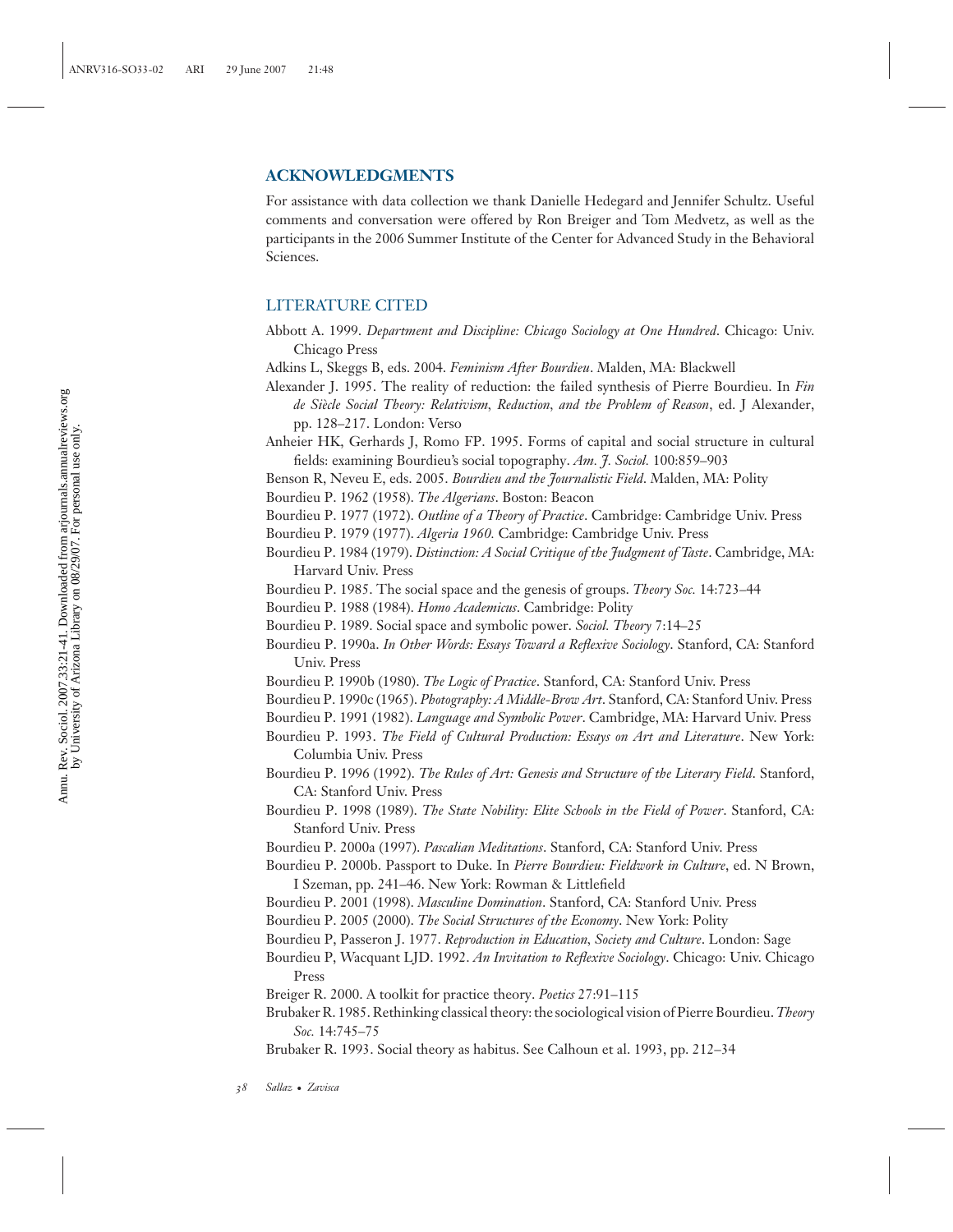- Burawoy M. 2001. Neoclassical sociology: from the end of communism to the end of classes. *Am. J. Sociol.* 106:1099–120
- Bryson B. 1996. "Anything but heavy metal": symbolic exclusion and musical dislikes. *Am. Sociol. Rev.* 61:884–99
- Calhoun C. 2003. Pierre Bourdieu. In*The Blackwell Companion to Major Contemporary Sociological Theorists*, ed. G Ritzer, pp. 274–309. Malden, MA: Blackwell
- Calhoun C, LiPuma E, Postone M, eds. 1993. *Bourdieu: Critical Perspectives*. Chicago: Univ. Chicago Press
- Camic C, Gross N. 2001. The new sociology of ideas. In *The Blackwell Companion to Sociology*, ed. J Blau, pp. 236–49. Cambridge: Blackwell
- Carroll GR, Swaminathan A. 2000. Why the microbrewery movement? Organizational dynamics of resource partitioning in the U.S. brewing industry. *Am. J. Sociol.* 106:715–62
- Carter PL. 2005. *Keepin' It Real: School Success Beyond Black and White*. New York: Oxford Univ. Press
- Crane D. 2000. *Fashion and Its Social Agendas: Class, Gender, and Identity in Clothing*. Chicago: Univ. Chicago Press
- DiMaggio P. 1979. Review essay: on Pierre Bourdieu. *Am. J. Sociol.* 84:1460–74
- DiMaggio P. 1982. Cultural capital and school success: the impact of status culture participation on the grades of U.S. high school students. *Am. Sociol. Rev.* 47:189–201
- Downes D, Rock P. 1998. *Understanding Deviance: A Guide to the Sociology of Crime and Rule Breaking.* Oxford: Oxford Univ. Press
- Drew P, Wootton A. 1988. *Erving Goffman: Exploring the Interaction Order*. Oxford: Polity
- Duneier M. 1999. *Sidewalk*. New York: Farrar Straus & Giroux
- Erickson BH. 1996. Class, culture and connections. *Am. J. Sociol.* 102:217–51
- Eyal G. 2003. *The Origins of Postcommunist Elites: From Prague Spring to the Breakup of Czechoslovakia*. Minneapolis: Univ. Minn. Press
- Eyal G, Szelenyi I, Townsley ER. 1999. *Making Capitalism Without Capitalists: Class Formation and Elite Struggles in Post-Communist Central Europe*. London: Verso
- Eyal G, Szelenyi I, Townsley E. 2001. The utopia of postsocialist theory and the ironic view of history in neoclassical sociology. *Am. J. Sociol.* 106:1121–28
- Fine GA. 2004. Review of *Body and Soul*. *Am. J. Sociol.* 110:505–57
- Fligstein N. 1990. *The Transformation of Corporate Control*. Cambridge, MA: Harvard Univ. Press
- Fligstein N. 2002. *The Architecture of Markets: An Economic Sociology of Twenty-First Century Capitalist Societies.* Princeton, NJ: Princeton Univ. Press
- Fodor E. 2003. *Working Difference: Women's Working Lives in Hungary and Austria, 1945–1995*. Durham, NC: Duke Univ. Press
- Gartman D. 1991. Culture as class symbolization or mass reification? A critique of Bourdieu's *Distinction*. *Am. J. Sociol.* 97:421–47
- Geurts KL. 2005. Even boxers carry mace: a comment on relationality in Loïc Wacquant's *Body and Soul*. *Qual. Sociol.* 28:143–49
- Giordano PC, Cernkovich SA, Rudolph JL. 2002. Gender, crime and desistance: toward a theory of cognitive transformation. *Am. J. Sociol.* 107:990–1064
- Gorski P. 2006. *Bourdieusian theory and historical analysis*. Presented at Practicing Pierre Bourdieu: In the Field and Across the Disciplines, Ann Arbor, MI
- Griswold W. 1998. Review of *The Rules of Art: Genesis and Structure of the Literary Field* by Pierre Bourdieu. *Am. J. Sociol.* 104:972–75

Brubaker R. 2004. *Ethnicity Without Groups*. Cambridge, MA: Harvard Univ. Press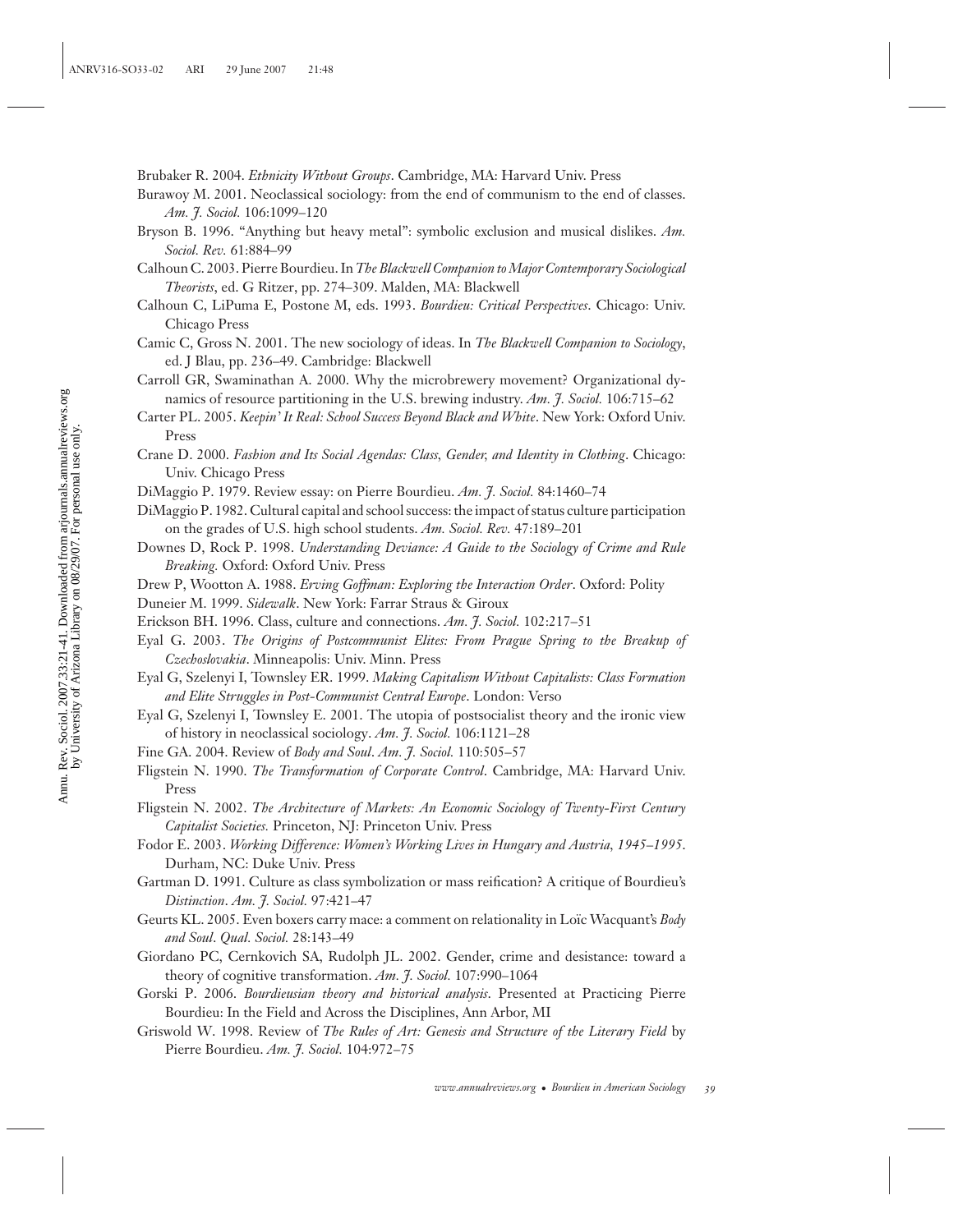- Guillen MF. 2003. The economic sociology of markets, industries and firms.*Theory Soc.* 32:505– 15
- Gulbenkian Comm. Restruct. Soc. Sci. 1996. *Open the Social Sciences.* Stanford, CA: Stanford Univ. Press
- Halle D. 1993. *Inside Culture: Art and Class in the American Home*. Chicago: Univ. Chicago Press
- Holt DB. 1997. Distinction in America? Recovering Bourdieu's theory of tastes from his critics. *Poetics* 25:93–120
- Hughes E. 1971. *The Sociological Eye: Selected Papers*. Chicago: Aldine-Atherton
- Jones RK, Luo Y. 1999. The culture of poverty and African-American culture: an empirical assessment. *Sociol. Perspect.* 42:439–58
- Jowitt K. 1992. *New World Disorder: The Leninist Extinction*. Berkeley: Univ. Calif. Press
- Krippner GR. 2001. The elusive market: embeddedness and the paradigm of economic sociology. *Theory Soc.* 30:775–810
- Krueger PM, SaintOnge JM. 2005. Boxing it out: a conversation about *Body and Soul*. *Qual. Sociol.* 28:185–89
- Lakatos I. 1978. *The Methodology of Scientific Research Programs*. New York: Cambridge Univ. Press
- Lamont M. 1994. *Money, Morals and Manners: The Culture of the French and the American Upper-Middle Classes*. Chicago: Univ. Chicago Press
- Lamont M. 2000. *The Dignity of Working Men: Morality and the Boundaries of Race, Class, and Immigration*. Cambridge: Harvard Univ. Press
- Lane JF. 2000. *Pierre Bourdieu: A Critical Introduction*. London: Pluto
- Lareau A. 2003. *Unequal Childhoods: Class, Race and Family Life*. Berkeley: Univ. Calif. Press
- Lizardo O. 2006. The puzzle of women's 'highbrow' culture consumption: integrating gender and work into Bourdieu's class theory of taste. *Poetics* 34:1–23
- Loveman M. 2005. The modern state and the primitive accumulation of symbolic power. *Am. J. Sociol.* 110:1651–83
- Martin JL. 2003. What is field theory? *Am. J. Sociol.* 109:1–49
- Martin JL. 2005. Is power sexy? *Am. J. Sociol.* 111:408–46
- Park RE, Burgess EW. 1925. *The City: Suggestions for Investigation of Human Behavior in the Urban Environmen*t. Chicago: Univ. Chicago Press
- Paxton P. 1999. Is social capital declining in the United States? A multiple indicator assessment. *Am. J. Sociol.* 105:88–127
- Peterson RA, Kern RM. 1996. Changing highbrow taste: from snob to omnivore. *Am. Sociol. Rev.* 61:900–7
- Polanyi K. 1957.*The Great Transformation: The Political and Economic Origins of our Time*. Boston: Beacon
- Ron J. 2000. Savage restraint: Israel, Palestine and the dialectics of legal repression. *Social Prob.* 47:445–72
- Ross D. 1991. *The Origins of American Social Science*. New York: Cambridge Univ. Press
- Roy W. 2004. Power and culture in organizations: two contrasting views. *Sociol. Forum* 19:163– 72
- Sallaz JJ. 2006. The making of the global gambling industry: an application and extension of field theory. *Theory Soc.* 35:265–97
- Simeoni D. 2000. Anglicizing Bourdieu. In *Pierre Bourdieu: Fieldwork in Culture*, ed. N Brown, I Szeman, pp. 65–87. New York: Rowman & Littlefield
- Simon HA. 1957. *Administrative Behavior: A Study of Decision-Making Processes in Administrative Organization*. New York: MacMillan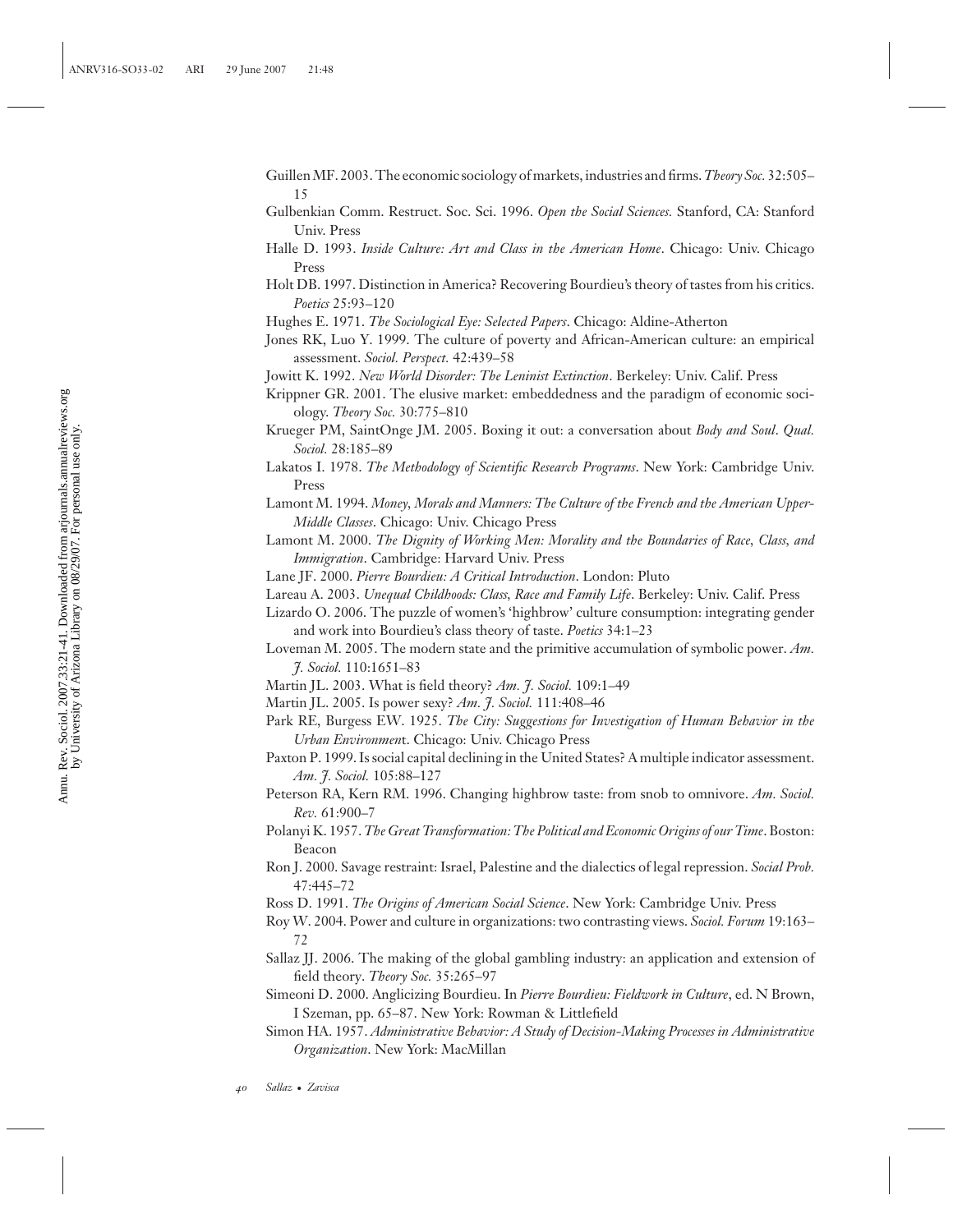- Southerton D. 2002. Boundaries of 'us' and 'them': class, mobility and identification in a new town. *Sociology* 36:171–93
- Stark D, Bruszt L. 1998. *Postsocialist Pathways: Transforming Politics and Property in East Central Europe.* Cambridge: Cambridge Univ. Press
- Strange S. 1996. *The Retreat of the State: The Diffusion of Power in the World Economy*. Cambridge: Cambridge Univ. Press
- Swartz D. 1997. *Culture and Power: The Sociology of Pierre Bourdieu*. Chicago: Univ. Chicago Press
- Thompson EP. 1963. *The Making of the English Working Class*. London: Voctor Gollancz
- Vaughan D. 2006. NASA revisited: theory, analogy, and public sociology.*Am. J. Sociol.* 112:353– 93
- Wacquant LJD. 1993. Bourdieu in America: notes on the transatlantic importation of social theory. See Calhoun et al. 1993, pp. 263–75
- Wacquant LJD. 2002. The sociological life of Pierre Bourdieu. *Int. Sociol.* 17:549–56
- Wacquant LJD. 2004. *Body and Soul: Notebooks of an Apprentice Boxer*. New York: Oxford Univ. Press
- White H. 2002. *Markets from Networks: Socioeconomic Models of Production*. Princeton, NJ: Princeton Univ. Press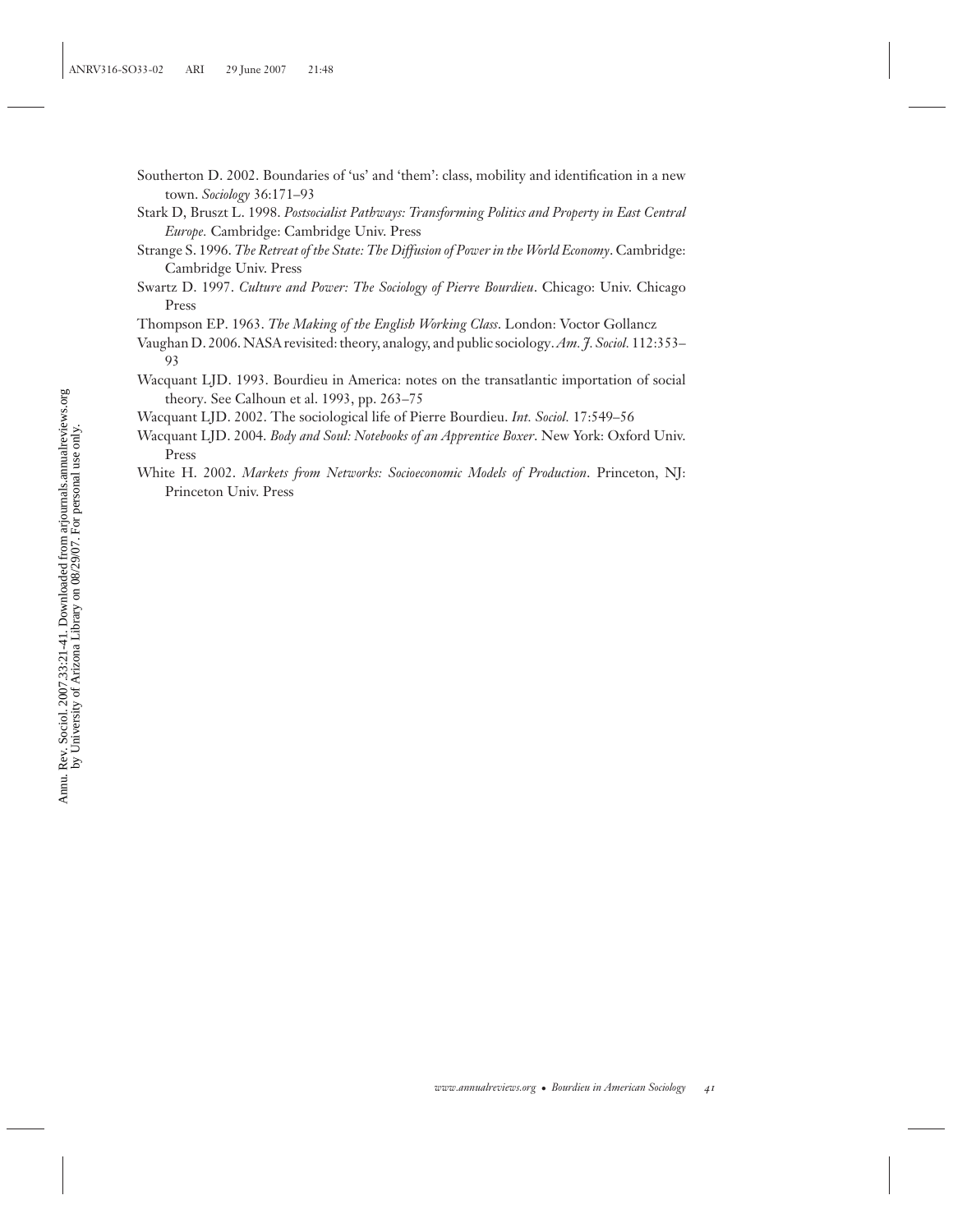

#### **Figure 1**

Percent of articles in top sociology journals citing Bourdieu.



#### **Figure 2**

Number of articles citing Bourdieu by time period and journal (AJS, *American Journal of Sociology*; ASR, *American Sociological Review*; SF, *Social Forces*; SP, *Social Problems*).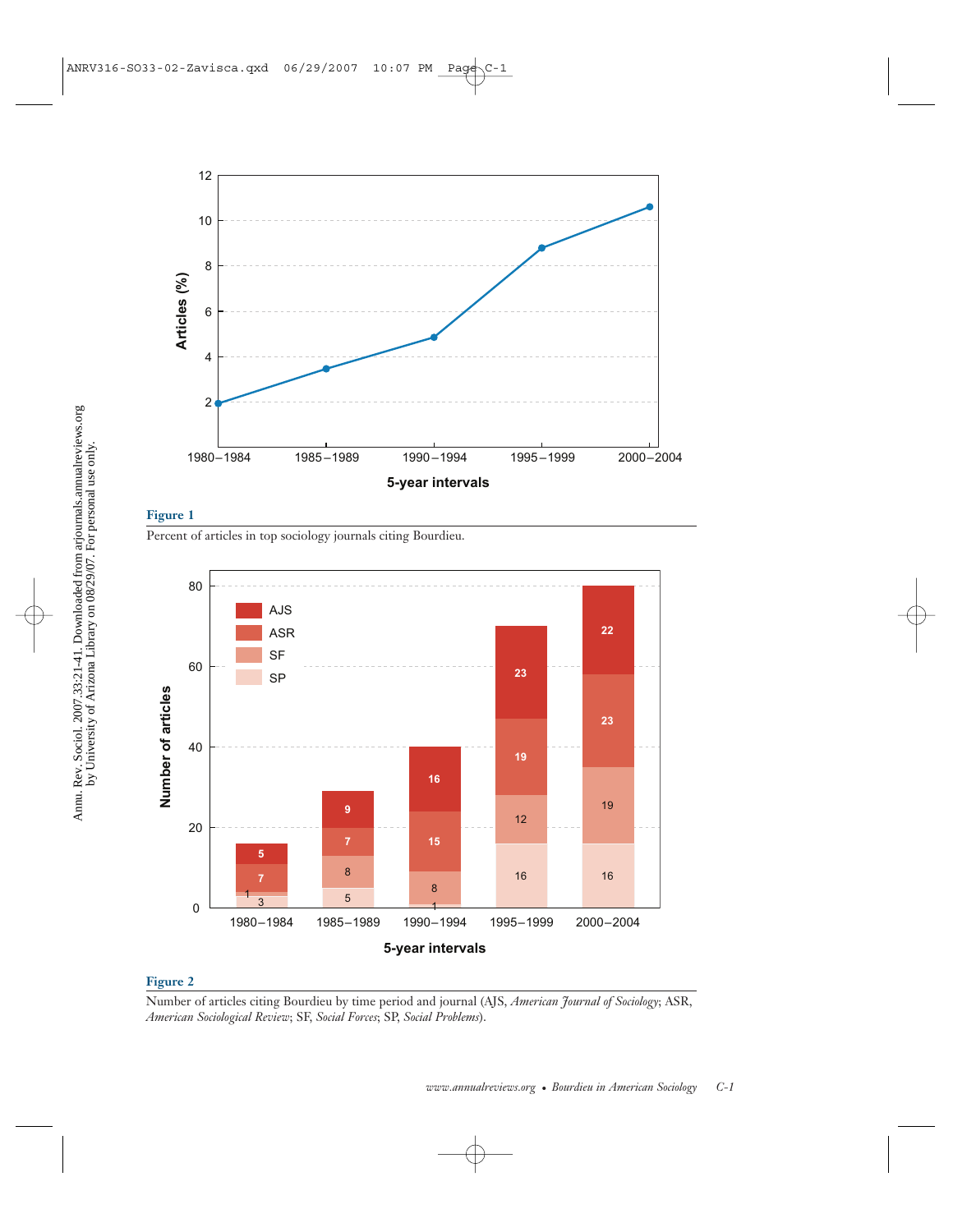

### **Figure 3**

Depth of citations by time period.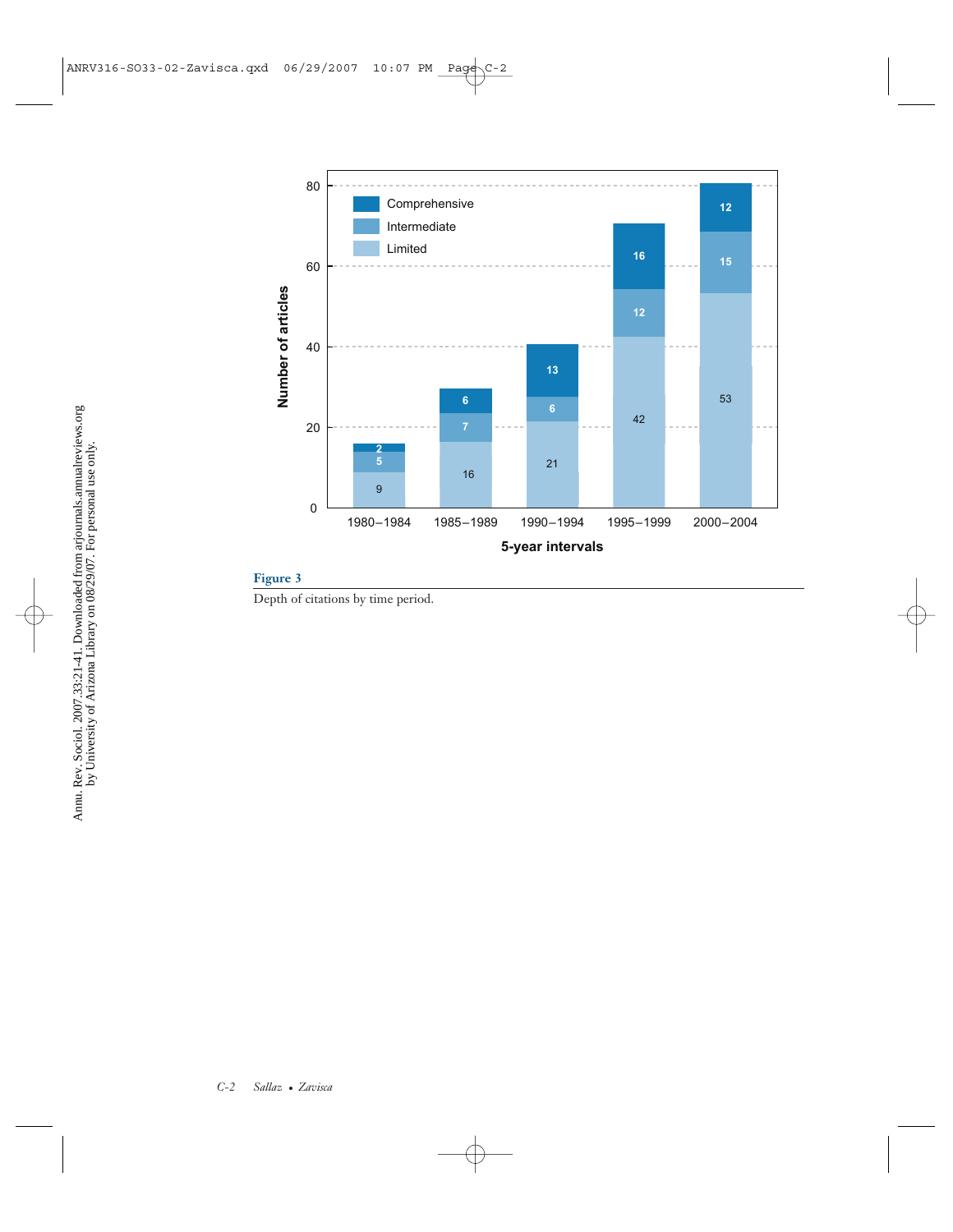

#### **Figure 4**

Percent of articles citing key works ("Distinction" refers to the book by the same name; "Practice" refers to either of the books *Outline of a Theory of Practice* or *The Logic of Practice*, which we group together because so much of their content overlaps; "Invitation" refers to *An Invitation to Reflexive Sociology*; "Forms" refers to the 1986 article, "Forms of Capital"; and "Reproduction" refers to the book *Reproduction in Education, Society and Culture*).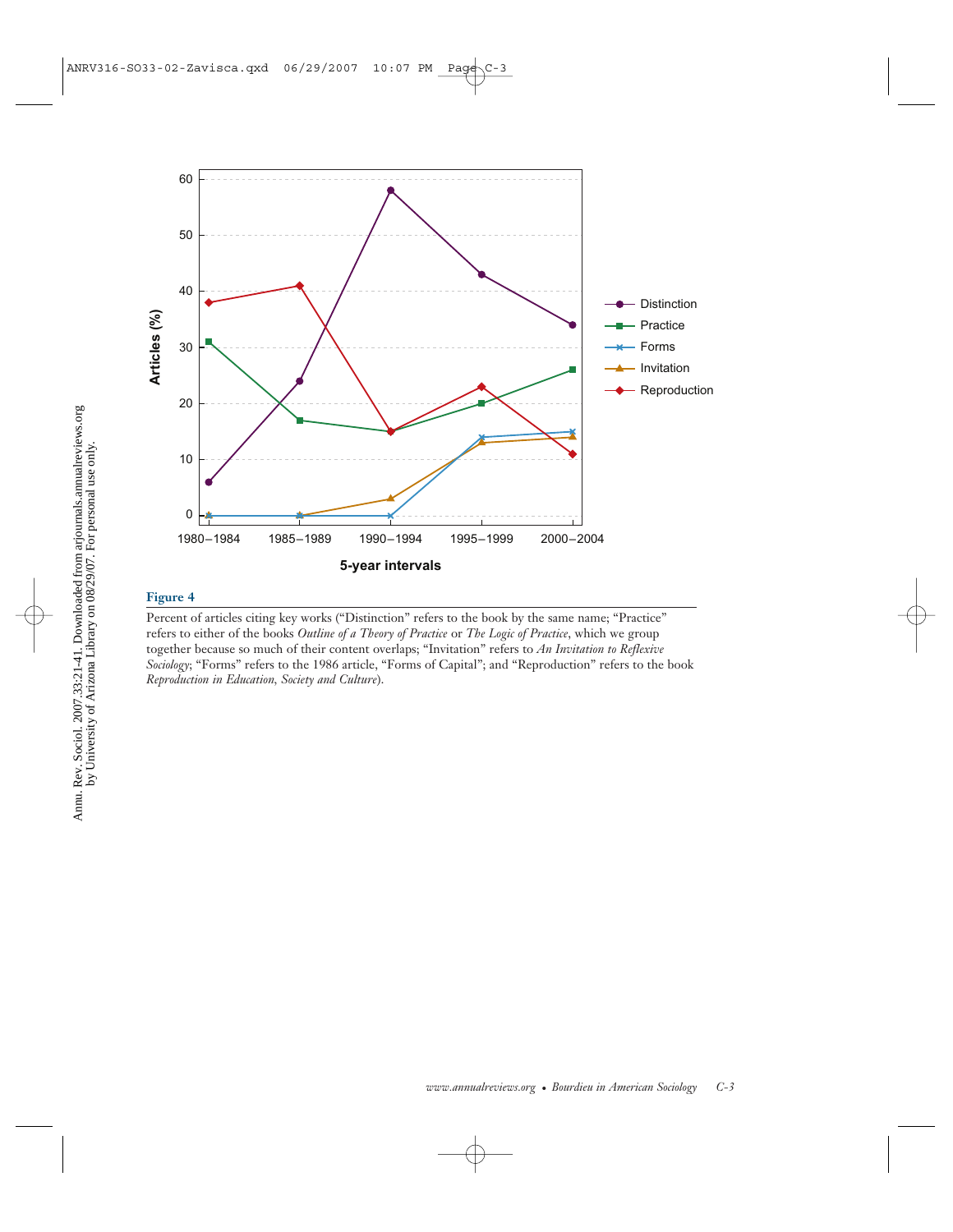# $\mathbf{\hat{R}}$

*v*

**Annual Review of Sociology**

# Contents Volume 33, 2007

| Frontispiece                                                                                                |
|-------------------------------------------------------------------------------------------------------------|
|                                                                                                             |
| <b>Prefatory Chapter</b>                                                                                    |
| Statistical Magic and/or Statistical Serendipity: An Age of Progress in<br>the Analysis of Categorical Data |
| <b>Theory and Methods</b>                                                                                   |
| Bourdieu in American Sociology, 1980-2004                                                                   |
| Human Motivation and Social Cooperation: Experimental and<br><b>Analytical Foundations</b>                  |
| The Niche as a Theoretical Tool                                                                             |
| <b>Social Processes</b>                                                                                     |
| Production Regimes and the Quality of Employment in Europe                                                  |
| The Sociology of Markets                                                                                    |
| Transnational Migration Studies: Past Developments and Future Trends                                        |
| Control Theories in Sociology                                                                               |
| <b>Institutions and Culture</b>                                                                             |
| Military Service in the Life Course                                                                         |

*Alair MacLean and Glen H. Elder, Jr.* **♣♣♣♣♣♣♣♣♣♣♣♣♣♣♣♣♣♣♣♣♣♣♣♣♣♣♣♣♣♣♣♣♣♣♣♣♣♣♣♣♣♣♣♣♣♣♣♣♣♣**175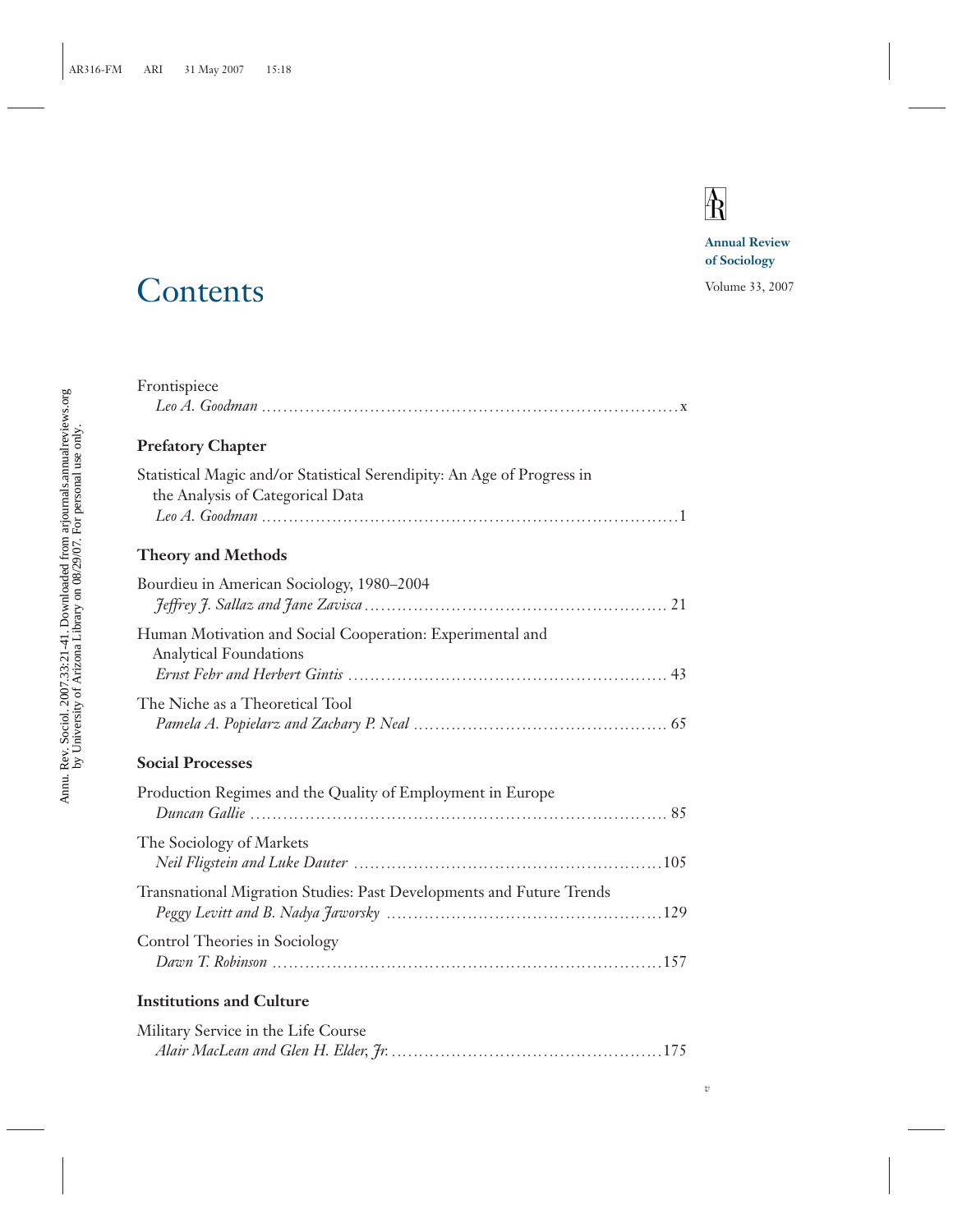| School Reform 2007: Transforming Education into a Scientific<br>Enterprise                        |
|---------------------------------------------------------------------------------------------------|
|                                                                                                   |
| Embeddedness and the Intellectual Projects of Economic Sociology                                  |
| <b>Political and Economic Sociology</b>                                                           |
| The Sociology of the Radical Right                                                                |
| <b>Gender</b> in Politics<br>Pamela Paxton, Sheri Kunovich, and Melanie M. Hughes 263             |
| Moral Views of Market Society                                                                     |
| The Consequences of Economic Globalization for Affluent<br>Democracies                            |
|                                                                                                   |
| Differentiation and Stratification                                                                |
| Inequality: Causes and Consequences                                                               |
| Demography                                                                                        |
| Immigration and Religion                                                                          |
| Hispanic Families: Stability and Change                                                           |
| Lost and Found: The Sociological Ambivalence Toward Childhood                                     |
| <b>Urban and Rural Community Sociology</b>                                                        |
| The Making of the Black Family: Race and Class in Qualitative Studies<br>in the Twentieth Century |
| Policy                                                                                            |
| The Global Diffusion of Public Policies: Social Construction,                                     |
| Coercion, Competition, or Learning?                                                               |
|                                                                                                   |